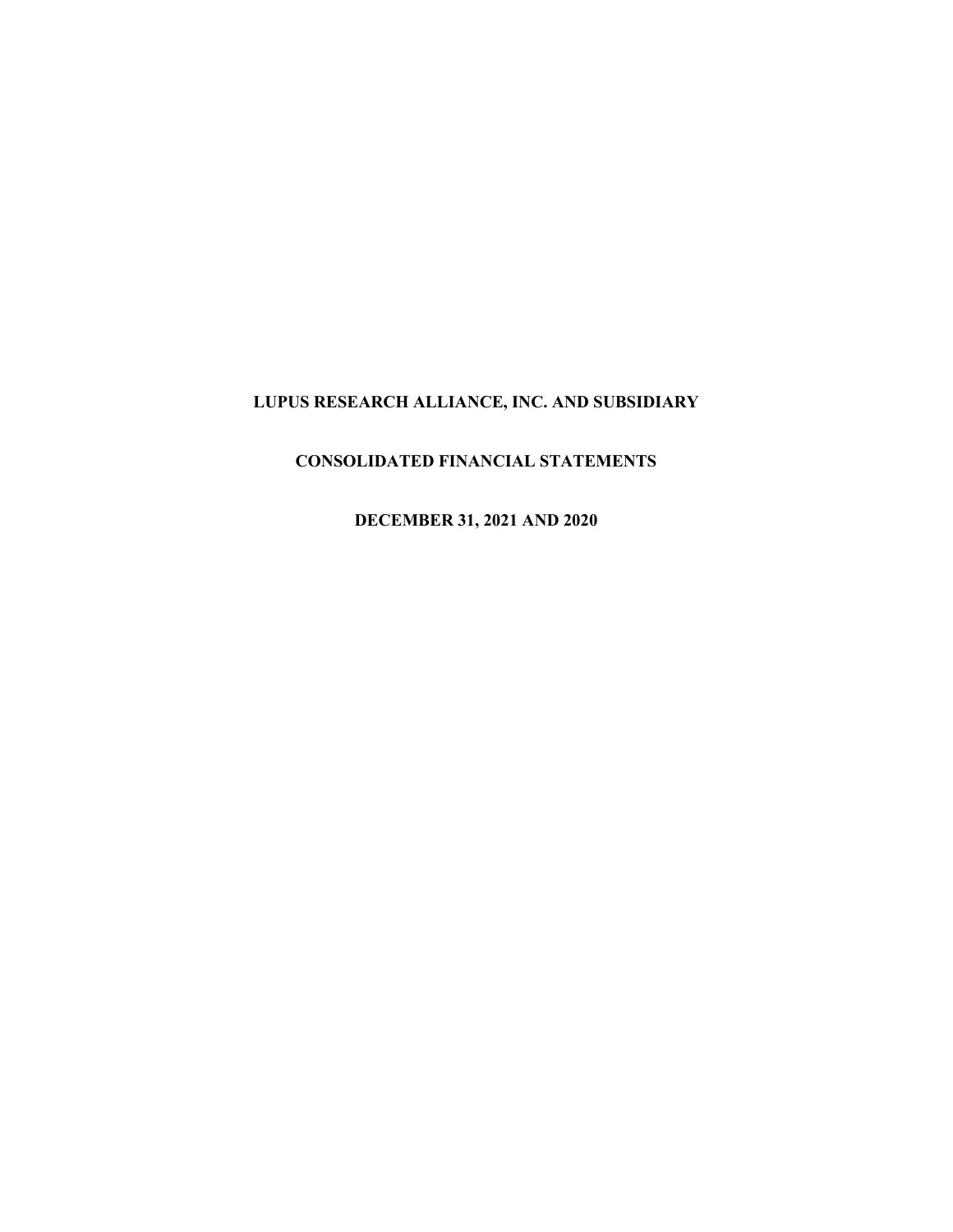

CERTIFIED PUBLIC ACCOUNTANTS, LLP 551 FIFTH AVENUE - SUITE 400, NEW YORK, NY 10176 212-697-2299 FAX: 212-949-1768

# **INDEPENDENT AUDITORS' REPORT**

To the Board of Directors of Lupus Research Alliance, Inc.

# **Opinion**

We have audited the accompanying consolidated financial statements of Lupus Research Alliance, Inc. (a nonprofit corporation) and Subsidiary, which comprise the consolidated statements of financial position as of December 31, 2021 and 2020, and the related consolidated statements of activities, functional expenses and cash flows for the years then ended, and the related notes to the consolidated financial statements.

In our opinion, the consolidated financial statements referred to above present fairly, in all material respects, the financial position of Lupus Research Alliance, Inc. and Subsidiary as of December 31, 2021, and the changes in their net assets and their cash flows for the year then ended in accordance with accounting principles generally accepted in the United States of America.

# **Basis for Opinion**

We conducted our audits in accordance with auditing standards generally accepted in the United States of America. Our responsibilities under those standards are further described in the Auditors' Responsibilities for the Audit of the Financial Statements section of our report. We are required to be independent of Lupus Research Alliance, Inc. and Subsidiary and to meet our other ethical responsibilities in accordance with the relevant ethical requirements relating to our audits. We believe that the audit evidence we have obtained is sufficient and appropriate to provide a basis for our audit opinion.

# **Responsibilities of Management for the Financial Statements**

Management is responsible for the preparation and fair presentation of the consolidated financial statements in accordance with accounting principles generally accepted in the United States of America, and for the design, implementation, and maintenance of internal control relevant to the preparation and fair presentation of consolidated financial statements that are free from material misstatement, whether due to fraud or error.

In preparing the consolidated financial statements, management is required to evaluate whether there are conditions or events, considered in the aggregate, that raise substantial doubt about Lupus Research Alliance, Inc. and Subsidiary's ability to continue as a going concern within one year after the date that the consolidated financial statements are available to be issued.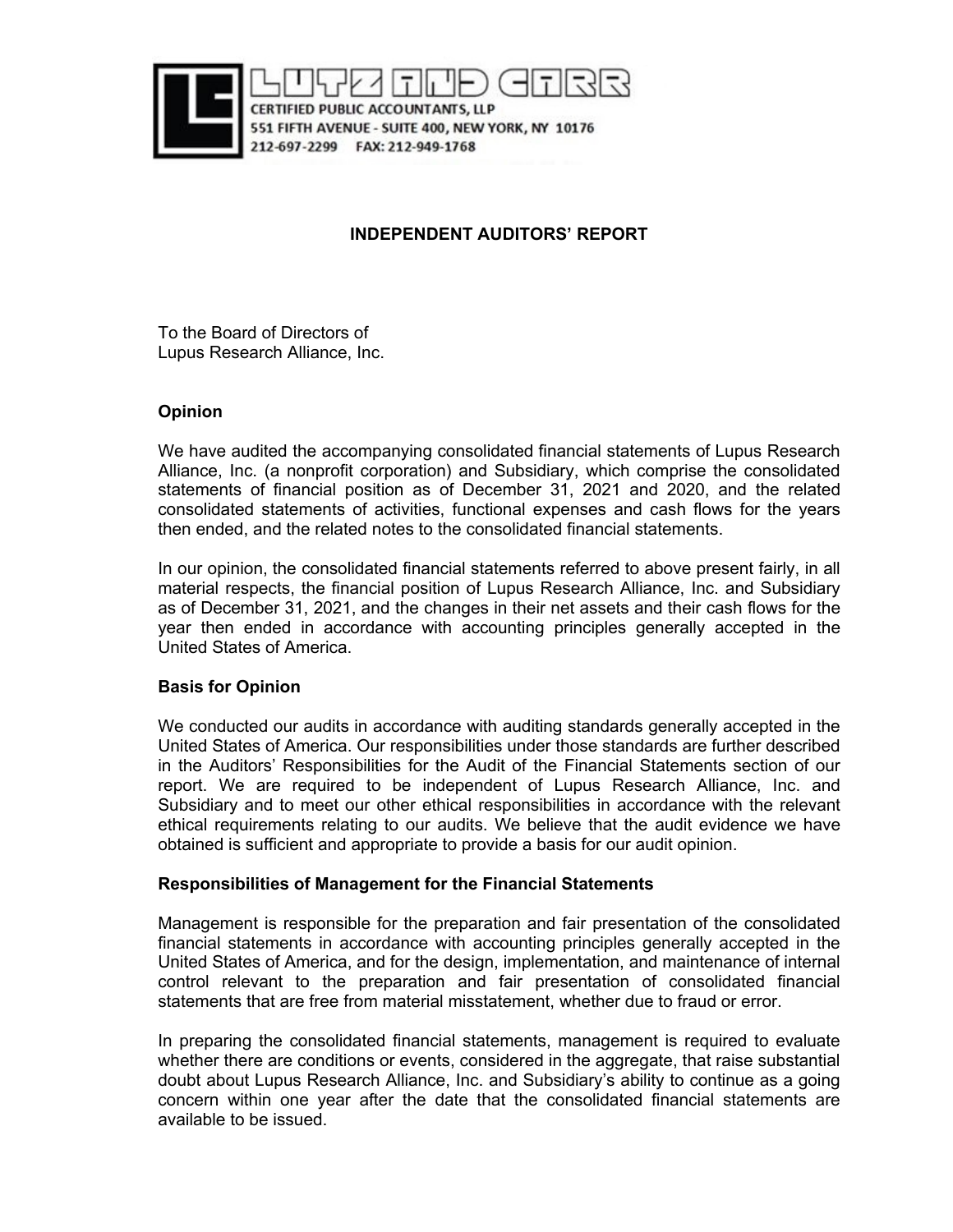

# **Auditors' Responsibilities for the Audit of the Financial Statements**

Our objectives are to obtain reasonable assurance about whether the consolidated financial statements as a whole are free from material misstatement, whether due to fraud or error, and to issue an auditors' report that includes our opinion. Reasonable assurance is a high level of assurance but is not absolute assurance and therefore is not a guarantee that an audit conducted in accordance with generally accepted auditing standards will always detect a material misstatement when it exists. The risk of not detecting a material misstatement resulting from fraud is higher than for one resulting from error, as fraud may involve collusion, forgery, intentional omissions, misrepresentations, or the override of internal control. Misstatements, including omissions, are considered material if there is a substantial likelihood that, individually or in the aggregate, they would influence the judgment made by a reasonable user based on the financial statements.

In performing an audit in accordance with generally accepted auditing standards, we:

- Exercise professional judgment and maintain professional skepticism throughout the audit.
- Identify and assess the risks of material misstatement of the consolidated financial statements, whether due to fraud or error, and design and perform audit procedures responsive to those risks. Such procedures include examining, on a test basis, evidence regarding the amounts and disclosures in the consolidated financial statements.
- Obtain an understanding of internal control relevant to the audit in order to design audit procedures that are appropriate in the circumstances, but not for the purpose of expressing an opinion on the effectiveness of Lupus Research Alliance, Inc. and Subsidiary's internal control. Accordingly, no such opinion is expressed.
- Evaluate the appropriateness of accounting policies used and the reasonableness of significant accounting estimates made by management, as well as evaluate the overall presentation of the consolidated financial statements.
- Conclude whether, in our judgment, there are conditions or events, considered in the aggregate, that raise substantial doubt about Lupus Research Alliance, Inc. and Subsidiary's ability to continue as a going concern for a reasonable period of time.

We are required to communicate with those charged with governance regarding, among other matters, the planned scope and timing of the audit, significant audit findings, and certain internal control related matters that we identified during the audit.

Lutz + Can, LZP

New York, New York June 7, 2022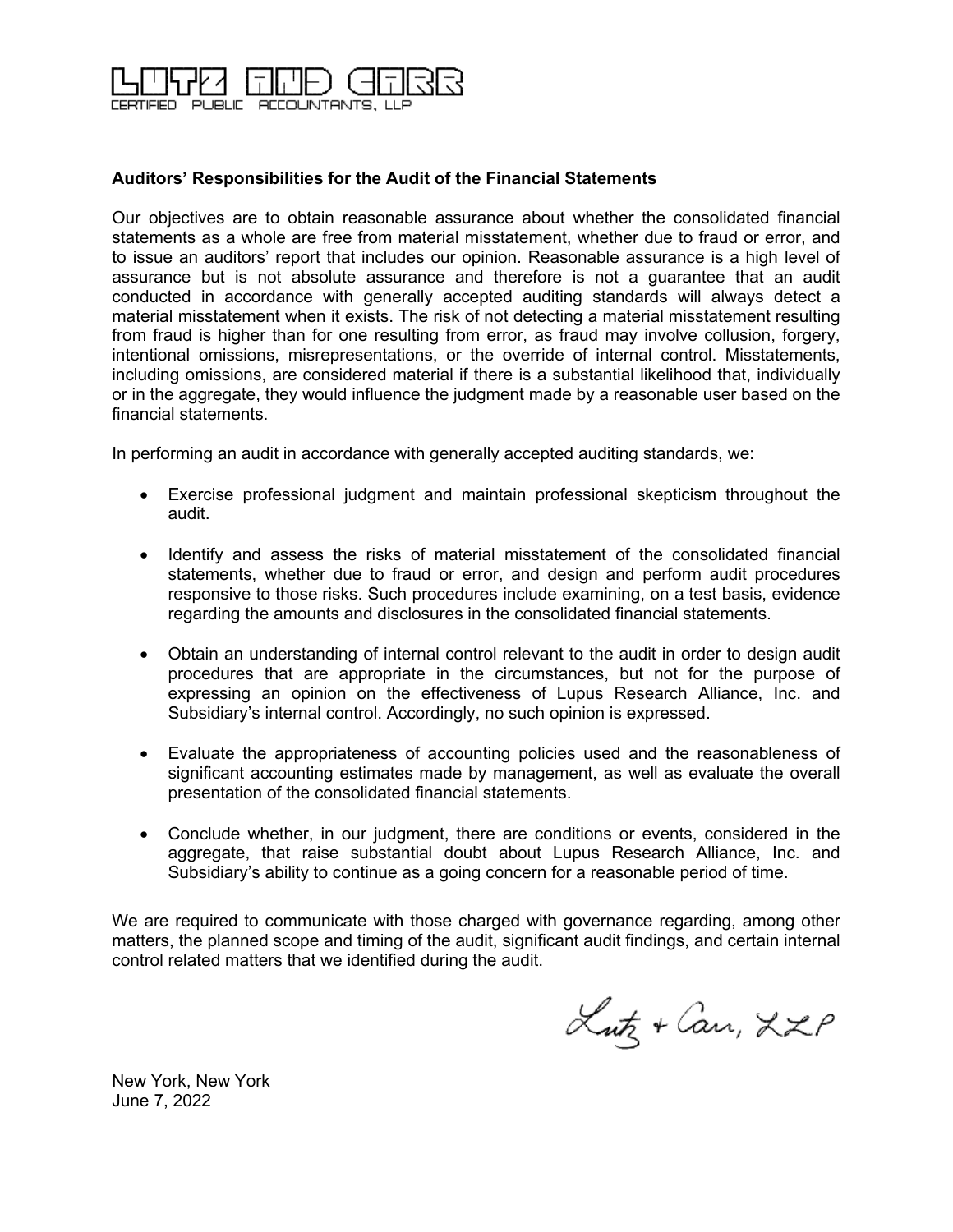### **CONSOLIDATED STATEMENTS OF FINANCIAL POSITION**

### **DECEMBER 31, 2021 AND 2020**

| \$13,231,268<br>\$<br>4,723,585<br>93,265,350<br>81,150,155<br>2,944,619<br>15,931,284<br>332,914<br>545,275<br>370,260<br>193,080<br>275,664<br>390,827<br>489,871<br>473,935 |
|--------------------------------------------------------------------------------------------------------------------------------------------------------------------------------|
|                                                                                                                                                                                |
|                                                                                                                                                                                |
|                                                                                                                                                                                |
|                                                                                                                                                                                |
|                                                                                                                                                                                |
|                                                                                                                                                                                |
|                                                                                                                                                                                |
|                                                                                                                                                                                |
|                                                                                                                                                                                |
| \$110,909,946<br>\$103,408,141                                                                                                                                                 |
|                                                                                                                                                                                |
|                                                                                                                                                                                |
| \$<br>763,708<br>511,502                                                                                                                                                       |
| 698,800                                                                                                                                                                        |
| 39,843,096<br>39,844,509                                                                                                                                                       |
| 42,880<br>772,731<br>797,688                                                                                                                                                   |
| 41,423,828<br>41,851,086                                                                                                                                                       |
|                                                                                                                                                                                |
|                                                                                                                                                                                |
| 58,936,120<br>45,047,938                                                                                                                                                       |
| 10,549,998<br>16,509,117                                                                                                                                                       |
| 69,486,118<br>61,557,055                                                                                                                                                       |
|                                                                                                                                                                                |
|                                                                                                                                                                                |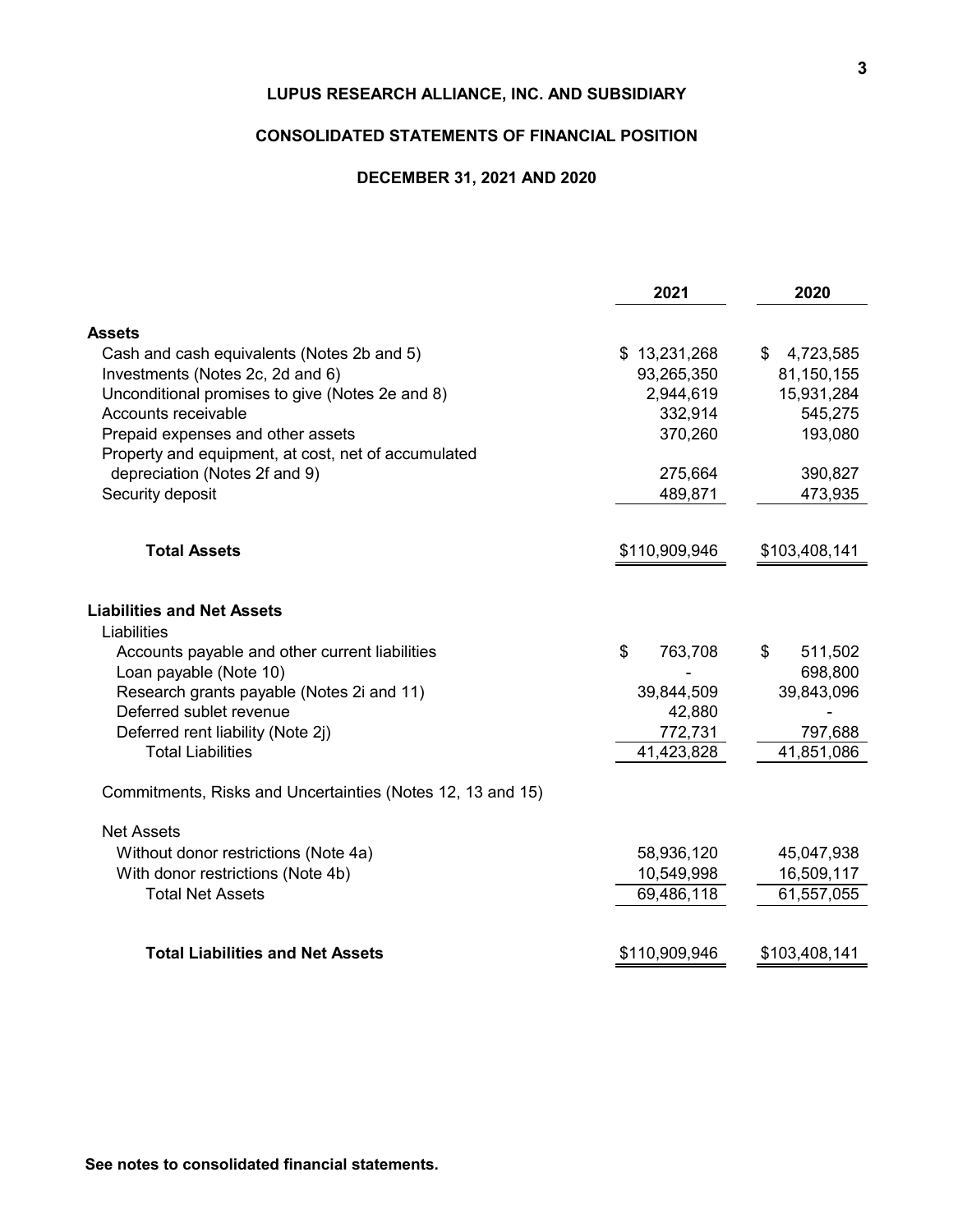#### **CONSOLIDATED STATEMENTS OF ACTIVITIES**

#### **YEARS ENDED DECEMBER 31, 2021 AND 2020**

|                                                           | 2021                    |                          |               | 2020                |                          |              |
|-----------------------------------------------------------|-------------------------|--------------------------|---------------|---------------------|--------------------------|--------------|
|                                                           | Without<br><b>Donor</b> | With<br><b>Donor</b>     |               | Without<br>Donor    | With<br>Donor            |              |
|                                                           | <b>Restrictions</b>     | <b>Restrictions</b>      | <b>Total</b>  | <b>Restrictions</b> | <b>Restrictions</b>      | <b>Total</b> |
| <b>Changes in Net Assets</b>                              |                         |                          |               |                     |                          |              |
| Revenue and Other Support                                 |                         |                          |               |                     |                          |              |
| Contributions (Notes 1 and 2e)                            | \$8,611,826             | \$2,521,502              | \$11,133,328  | \$22,342,002        | \$15,298,820             | \$37,640,822 |
| Special events income                                     | 7.323.415               |                          | 7.323.415     | 3,254,023           |                          | 3.254.023    |
| Less: Expenses directly benefiting contributors           | (459, 670)              |                          | (459, 670)    | (122, 774)          |                          | (122, 774)   |
| Walkathon income                                          | 1,076,982               |                          | 1,076,982     | 805,403             |                          | 805,403      |
| Less: Expenses directly benefiting contributors           | (132, 218)              |                          | (132, 218)    | (37, 728)           |                          | (37, 728)    |
| LuCIN consulting revenue (Note 2g)                        | 1,036,685               |                          | 1,036,685     | 1,291,193           |                          | 1,291,193    |
| Net investment income for operations (Note 6)             | 2,924,158               |                          | 2,924,158     | 1,596,137           | 4,270                    | 1,600,407    |
| Board designated endowment spending policy withdrawals    |                         |                          |               |                     |                          |              |
| (Notes 4a and 7)                                          | 3,111,233               |                          | 3,111,233     | 1,453,727           |                          | 1,453,727    |
|                                                           | 23,492,411              | 2,521,502                | 26,013,913    | 30,581,983          | 15,303,090               | 45,885,073   |
|                                                           |                         |                          |               |                     |                          |              |
| Net assets released from restrictions                     |                         |                          |               |                     |                          |              |
| Satisfaction of program restrictions                      | 8,480,621               | (8,480,621)              |               | 4,270,494           | (4,270,494)              |              |
| Total Revenue and Other Support                           | 31,973,032              | (5,959,119)              | 26,013,913    | 34,852,477          | 11,032,596               | 45,885,073   |
| Expenses                                                  |                         |                          |               |                     |                          |              |
| Program Services                                          |                         |                          |               |                     |                          |              |
| Research                                                  | 11,693,925              |                          | 11,693,925    | 15,400,647          |                          | 15,400,647   |
| Scientific programs                                       | 9,253,814               |                          | 9,253,814     | 12,839,966          |                          | 12,839,966   |
| Public policy                                             | 647,293                 |                          | 647,293       | 743,966             |                          | 743,966      |
| <b>Total Program Services</b>                             | 21,595,032              | $\sim$                   | 21,595,032    | 28,984,579          | $\blacksquare$           | 28,984,579   |
| <b>Supporting Services</b>                                |                         |                          |               |                     |                          |              |
| Administration                                            | 2,174,307               |                          | 2,174,307     | 2,264,536           |                          | 2,264,536    |
| Fundraising                                               | 2,778,881               |                          | 2,778,881     | 2,838,968           |                          | 2,838,968    |
|                                                           |                         | $\overline{\phantom{a}}$ |               |                     | $\overline{\phantom{a}}$ |              |
| <b>Total Supporting Services</b>                          | 4,953,188               |                          | 4,953,188     | 5,103,504           |                          | 5,103,504    |
| <b>Total Expenses</b>                                     | 26,548,220              |                          | 26,548,220    | 34,088,083          |                          | 34,088,083   |
| Increase (Decrease) in Net Assets Before Items Below      | 5,424,812               | (5,959,119)              | (534, 307)    | 764,394             | 11,032,596               | 11,796,990   |
| Non-Operating Activities                                  |                         |                          |               |                     |                          |              |
| Net investment income (Note 6)                            | 7,839,333               |                          | 7,839,333     | 6,226,708           |                          | 6,226,708    |
| Board designated endowment spending policy withdrawals    |                         |                          |               |                     |                          |              |
|                                                           |                         |                          |               |                     |                          |              |
| (Notes 4a and 7)                                          | (3, 111, 233)           |                          | (3, 111, 233) | (1,453,727)         |                          | (1,453,727)  |
| Grants cancelled (Note 11)                                | 3,613,650               |                          | 3,613,650     | 219,700             |                          | 219,700      |
| Sublet income (Note 12b)                                  | 121,620                 |                          | 121,620       | 20,119              |                          | 20,119       |
| Loss on sale of donated land and building held for resale |                         |                          |               | (22, 936)           |                          | (22, 936)    |
|                                                           |                         |                          |               |                     |                          |              |
| Increase (decrease) in net assets                         | 13,888,182              | (5,959,119)              | 7,929,063     | 5,754,258           | 11,032,596               | 16,786,854   |
| Net assets, beginning of year                             | 45,047,938              | 16,509,117               | 61,557,055    | 39,293,680          | 5,476,521                | 44,770,201   |
| Net Assets, End of Year                                   | \$58,936,120            | \$10,549,998             | \$69,486,118  | \$45,047,938        | \$16,509,117             | \$61,557,055 |

### **See notes to financial statements.**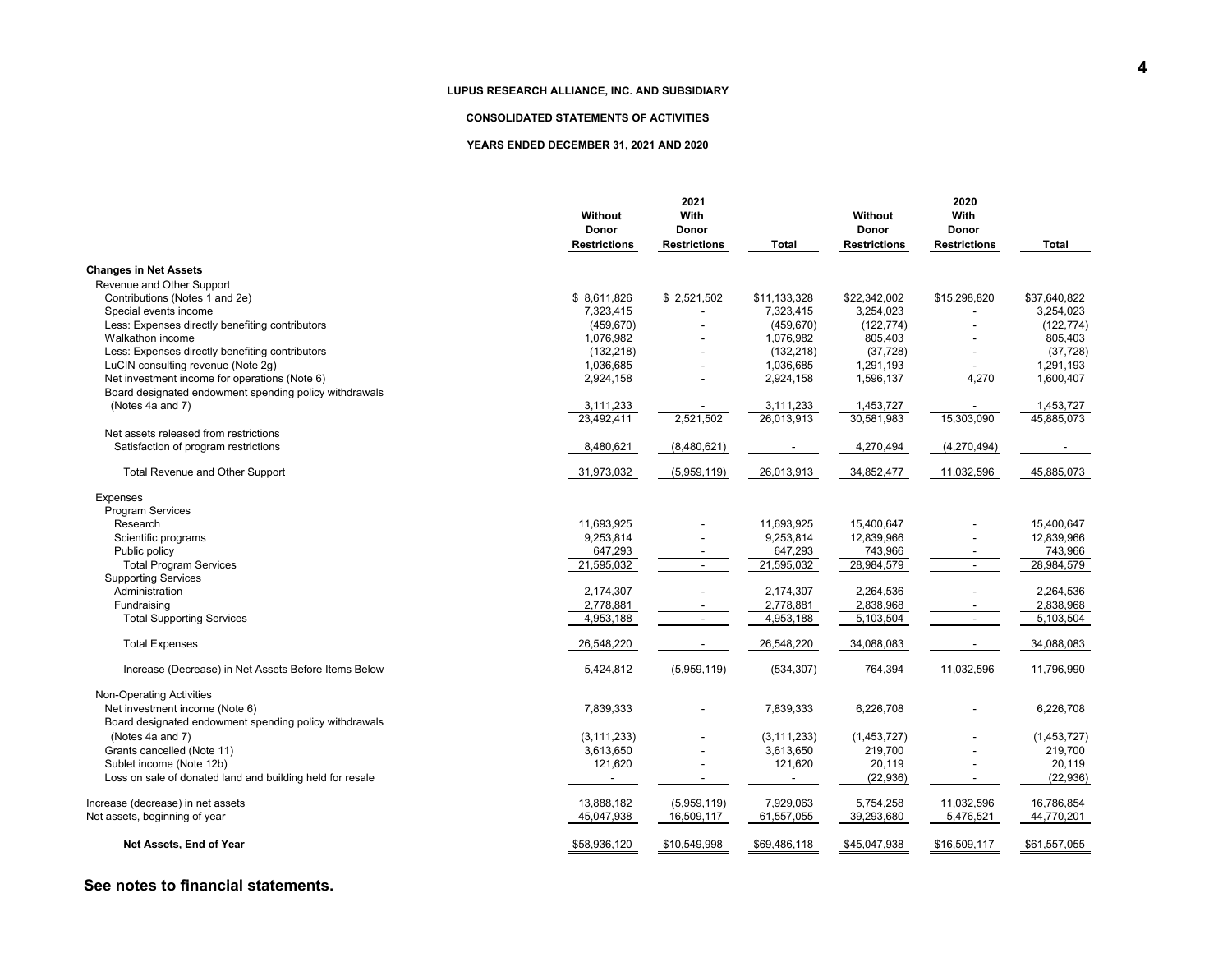#### **CONSOLIDATED STATEMENT OF FUNCTIONAL EXPENSES**

#### **YEAR ENDED DECEMBER 31, 2021 WITH COMPARATIVE TOTALS FOR 2020**

|                                                    | 2021                    |                   |                |                            |                 | 2020               |              |                 |                 |
|----------------------------------------------------|-------------------------|-------------------|----------------|----------------------------|-----------------|--------------------|--------------|-----------------|-----------------|
|                                                    | <b>Program Services</b> |                   |                | <b>Supporting Services</b> |                 |                    |              |                 |                 |
|                                                    |                         | <b>Scientific</b> | <b>Public</b>  |                            |                 |                    |              | Total           | <b>Total</b>    |
|                                                    | Research                | <b>Programs</b>   | <b>Policy</b>  | <b>Total</b>               | Administration  | <b>Fundraising</b> | <b>Total</b> | <b>Expenses</b> | <b>Expenses</b> |
| <b>Salaries</b>                                    | 551,291<br>£.           | \$1,694,755       | \$243,814      | \$2,489,860                | 946,812<br>\$   | \$1,207,075        | \$2,153,887  | \$4,643,747     | \$4,527,234     |
| Payroll taxes and fringe benefits                  | 189,181                 | 581,571           | 83,667         | 854,419                    | 324,909         | 414,219            | 739,128      | 1,593,547       | 1,435,676       |
| <b>Total Personnel Expenses</b>                    | 740,472                 | 2,276,326         | 327,481        | 3,344,279                  | 1,271,721       | 1,621,294          | 2,893,015    | 6,237,294       | 5,962,910       |
| Peer reviewed research awards                      | 10,631,133              |                   |                | 10,631,133                 |                 |                    |              | 10,631,133      | 11,380,998      |
| <b>LuCIN Grants</b>                                |                         | 4,359,632         |                | 4,359,632                  |                 |                    |              | 4,359,632       | 8,612,243       |
| <b>Clinical studies</b>                            |                         | 330,308           |                | 330,308                    |                 |                    |              | 330,308         | 509,267         |
| Lupus emergency grant                              |                         |                   | 11,736         | 11,736                     |                 |                    |              | 11,736          | 19,814          |
| COVID-19 research grant                            |                         |                   |                |                            |                 |                    |              |                 | 3,000,000       |
| Professional fees and contract services            | 26,452                  | 1,146,725         | 190,611        | 1,363,788                  | 334,121         | 311,570            | 645,691      | 2,009,479       | 1,537,001       |
| Occupancy                                          | 118,147                 | 497,929           | 52,252         | 668,328                    | 202,909         | 258,688            | 461,597      | 1,129,925       | 1,094,893       |
| Printing and publications                          | 20,356                  | 12,021            |                | 32,377                     | 11,632          | 171,576            | 183,208      | 215,585         | 170,699         |
| Staff and volunteer travel                         | 139                     | 32,351            | $\overline{a}$ | 32,490                     | 6,603           | 7,565              | 14,168       | 46,658          | 137,298         |
| Meetings and conferences                           | 18,250                  | 300,554           | 24,231         | 343,035                    | 11,092          | 7,974              | 19,066       | 362,101         | 314,148         |
| Walkathon promotional events and location expenses |                         |                   |                |                            |                 | 27,559             | 27,559       | 27,559          | 51,547          |
| Postage, shipping and delivery                     | 106                     | 3,366             | 419            | 3,891                      | 15,891          | 99,575             | 115,466      | 119,357         | 98,197          |
| Management information systems                     | 59,652                  | 128,546           | 20,239         | 208,437                    | 130,957         | 72,338             | 203,295      | 411,732         | 547,297         |
| Supplies                                           |                         | 3,113             |                | 3,113                      | 19,849          | 4,021              | 23,870       | 26,983          | 38,941          |
| Data processing and accounting services            | 37,694                  | 2,375             | 851            | 40,920                     | 73,921          | 103,530            | 177,451      | 218,371         | 165,336         |
| Branding and design                                | 7,575                   | 21,980            | 375            | 29,930                     | 225             | 11,689             | 11,914       | 41,844          | 44,720          |
| Telephone                                          | 6,412                   | 29,677            | 4,123          | 40,212                     | 11,013          | 14,039             | 25,052       | 65,264          | 73,605          |
| Insurance                                          | 6,070                   | 33,041            | 2,685          | 41,796                     | 10,425          | 13,291             | 23,716       | 65,512          | 64,154          |
| Licenses                                           | 1,389                   | 4,269             | 614            | 6,272                      | 2,385           | 3,041              | 5,426        | 11,698          | 10,267          |
| <b>Equipment lease</b>                             | 2,592                   | 7,968             | 1,146          | 11,706                     | 4,453           | 5,675              | 10,128       | 21,834          | 28,176          |
| Professional development                           | 150                     | 3,718             |                | 3,868                      | 2,608           | 567                | 3,175        | 7,043           | 18,093          |
| Dues and subscriptions and other expenses          | 537                     | 8,271             | 3,100          | 11,908                     | 35,649          | 8,107              | 43,756       | 55,664          | 35,104          |
| Total expenses before depreciation                 | 11,677,126              | 9,202,170         | 639,863        | 21,519,159                 | 2,145,454       | 2,742,099          | 4,887,553    | 26,406,712      | 33,914,708      |
| Depreciation                                       | 16,799                  | 51,644            | 7,430          | 75,873                     | 28,853          | 36,782             | 65,635       | 141,508         | 173,375         |
| Total Expenses, 2021                               | \$11,693,925            | \$9,253,814       | \$647,293      | \$21,595,032               | 2,174,307<br>\$ | \$2,778,881        | \$4,953,188  | \$26,548,220    |                 |
| Total Expenses, 2020                               | \$15,400,647            | \$12,839,966      | \$743,966      | \$28,984,579               | 2,264,536<br>\$ | \$2,838,968        | \$5,103,504  |                 | \$34,088,083    |
|                                                    |                         |                   |                |                            |                 |                    |              |                 |                 |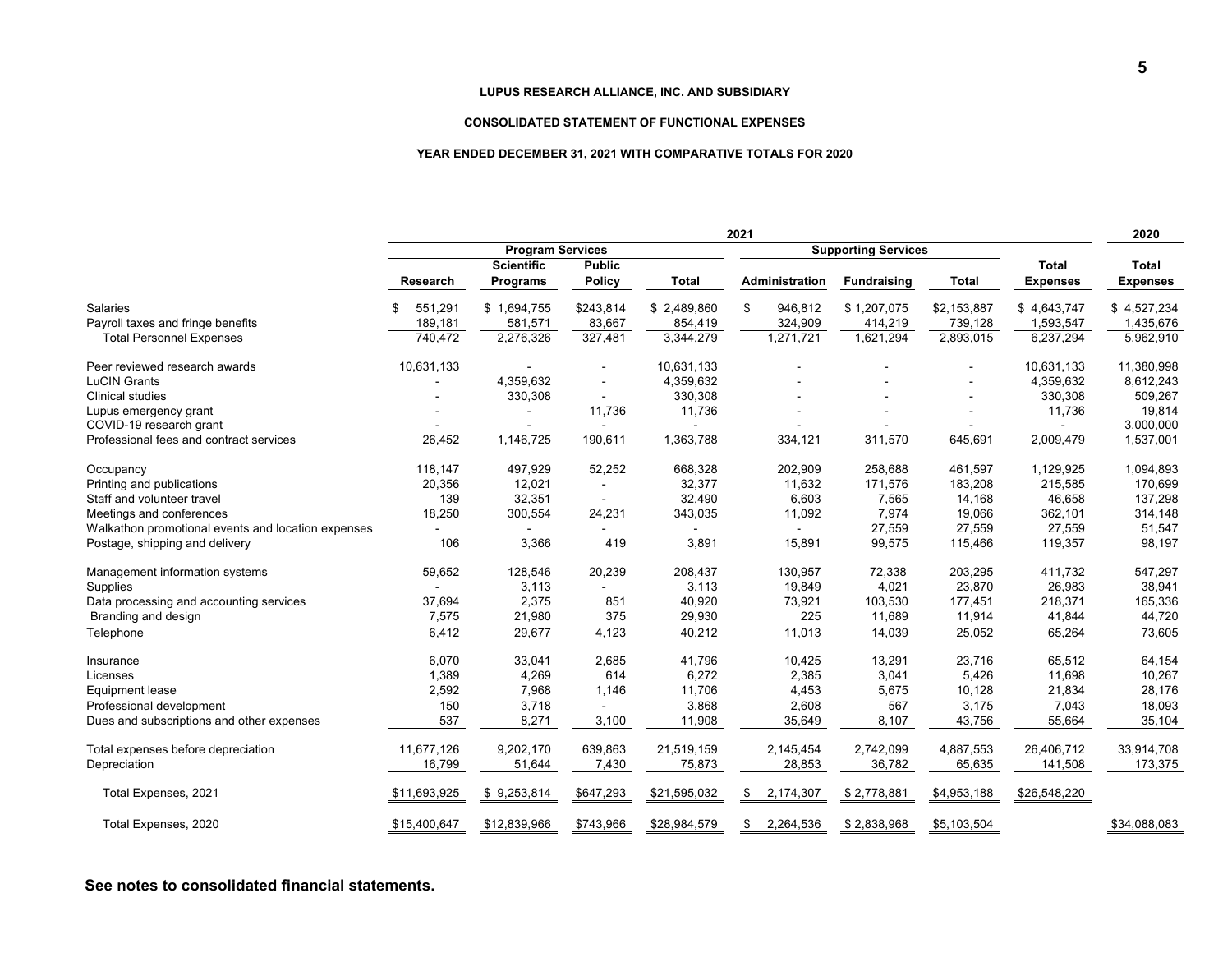#### **CONSOLIDATED STATEMENT OF FUNCTIONAL EXPENSES**

#### **YEAR ENDED DECEMBER 31, 2020**

|                                                      | <b>Program Services</b>  |                                      |                                |                        | <b>Supporting Services</b> |                        |                        |                          |
|------------------------------------------------------|--------------------------|--------------------------------------|--------------------------------|------------------------|----------------------------|------------------------|------------------------|--------------------------|
|                                                      | Research                 | <b>Scientific</b><br><b>Programs</b> | <b>Public</b><br><b>Policy</b> | <b>Total</b>           | Administration             | <b>Fundraising</b>     | <b>Total</b>           | Total<br><b>Expenses</b> |
| <b>Salaries</b><br>Payroll taxes and fringe benefits | \$<br>530,406<br>168,202 | \$1,373,529<br>435,573               | \$293,625<br>93,114            | \$2,197,560<br>696,889 | 1,018,461<br>\$<br>322,976 | \$1,311,213<br>415,811 | \$2,329,674<br>738,787 | \$4,527,234<br>1,435,676 |
| <b>Total Personnel Expenses</b>                      | 698,608                  | 1,809,102                            | 386,739                        | 2,894,449              | 1,341,437                  | 1,727,024              | 3,068,461              | 5,962,910                |
| Peer reviewed research awards                        | 11,355,998               |                                      | 25,000                         | 11,380,998             |                            |                        |                        | 11,380,998               |
| <b>LuCIN Grants</b>                                  |                          | 8,612,243                            | ٠                              | 8,612,243              |                            |                        |                        | 8,612,243                |
| <b>Clinical studies</b>                              |                          | 509,267                              | $\overline{a}$                 | 509,267                |                            |                        |                        | 509,267                  |
| Lupus emergency grant                                |                          |                                      | 19,814                         | 19,814                 |                            |                        |                        | 19,814                   |
| COVID-19 research grant                              | 3,000,000                |                                      |                                | 3,000,000              |                            |                        |                        | 3,000,000                |
| Professional fees and contract services              | 71,279                   | 822,657                              | 111,804                        | 1,005,740              | 274,758                    | 256,503                | 531,261                | 1,537,001                |
| Occupancy                                            | 114,518                  | 413,988                              | 63,396                         | 591,902                | 219,892                    | 283,099                | 502,991                | 1,094,893                |
| Printing and publications                            | 18,249                   | 1,762                                | 39                             | 20,050                 | 14,630                     | 136,019                | 150,649                | 170,699                  |
| Staff and volunteer travel                           | 3,631                    | 65,671                               | 28,420                         | 97,722                 | 15,291                     | 24,285                 | 39,576                 | 137,298                  |
| Meetings and conferences                             | 13,660                   | 213,792                              | 47,646                         | 275,098                | 32,117                     | 6,933                  | 39,050                 | 314,148                  |
| Walkathon promotional events and location expenses   |                          |                                      |                                |                        |                            | 51,547                 | 51,547                 | 51,547                   |
| Postage, shipping and delivery                       | 316                      | 4,183                                | 670                            | 5,169                  | 11,123                     | 81,905                 | 93,028                 | 98,197                   |
| Management information systems                       | 63,133                   | 214,757                              | 27,010                         | 304,900                | 154,649                    | 87,748                 | 242,397                | 547,297                  |
| Supplies                                             |                          | 7,925                                | 1,525                          | 9,450                  | 27,985                     | 1,506                  | 29,491                 | 38,941                   |
| Data processing and accounting services              | 23,796                   | 137                                  | 272                            | 24,205                 | 75,553                     | 65,578                 | 141,131                | 165,336                  |
| Branding and design                                  |                          | 16,631                               | 6,275                          | 22,906                 | 5,732                      | 16,082                 | 21,814                 | 44,720                   |
| Telephone                                            | 6,749                    | 32,209                               | 5,005                          | 43,963                 | 12,958                     | 16,684                 | 29,642                 | 73,605                   |
| Insurance                                            | 5,774                    | 29,825                               | 3,196                          | 38,795                 | 11,086                     | 14,273                 | 25,359                 | 64,154                   |
| Licenses                                             | 1,203                    | 3,115                                | 666                            | 4,984                  | 2,309                      | 2,974                  | 5,283                  | 10,267                   |
| <b>Equipment lease</b>                               | 3,301                    | 8,548                                | 1,827                          | 13,676                 | 6,339                      | 8,161                  | 14,500                 | 28,176                   |
| Professional development                             |                          | 7,440                                |                                | 7,440                  | 9,830                      | 823                    | 10,653                 | 18,093                   |
| Dues and subscriptions and other expenses            | 120                      | 14,113                               | 3,417                          | 17,650                 | 9,843                      | 7,611                  | 17,454                 | 35,104                   |
| Total expenses before depreciation                   | 15,380,335               | 12,787,365                           | 732,721                        | 28,900,421             | 2,225,532                  | 2,788,755              | 5,014,287              | 33,914,708               |
| Depreciation                                         | 20,312                   | 52,601                               | 11,245                         | 84,158                 | 39,004                     | 50,213                 | 89,217                 | 173,375                  |
| <b>Total Expenses</b>                                | \$15,400,647             | \$12,839,966                         | \$743,966                      | \$28,984,579           | 2,264,536<br>\$            | \$2,838,968            | \$5,103,504            | \$34,088,083             |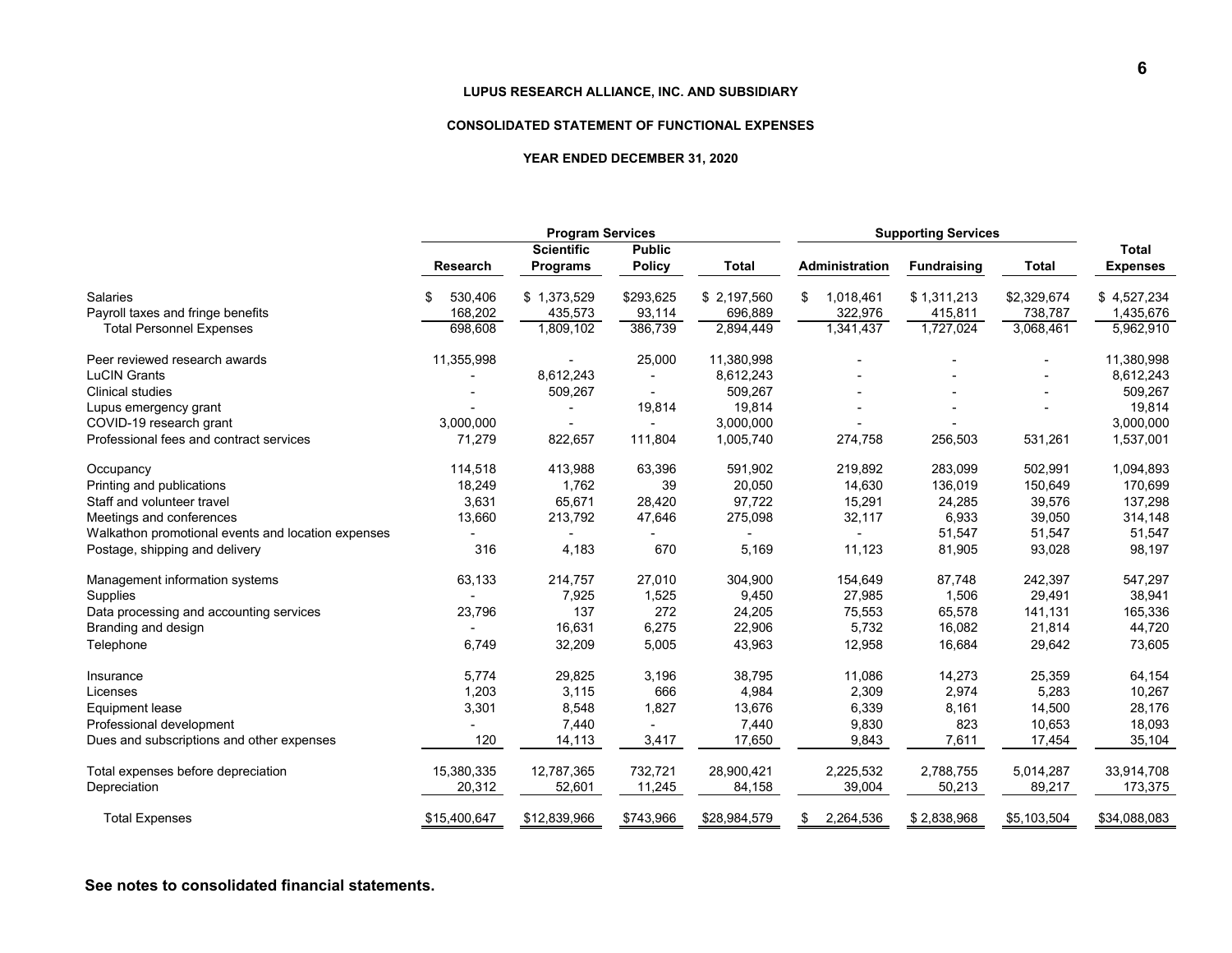# **CONSOLIDATED STATEMENTS OF CASH FLOWS**

# **YEARS ENDED DECEMBER 31, 2021 AND 2020**

|                                                                 | 2021          | 2020           |
|-----------------------------------------------------------------|---------------|----------------|
| <b>Cash Flows From Operating Activities</b>                     |               |                |
| Increase in net assets                                          | \$7,929,063   | \$16,786,854   |
| Adjustments to reconcile increase in net assets to net          |               |                |
| cash provided by operating activities:                          |               |                |
| Loan forgiveness - Paycheck Protection Program                  | (698, 800)    |                |
| Depreciation                                                    | 141,508       | 173,375        |
| Realized gain on sale of investments                            | (1,775,738)   | (367, 659)     |
| Unrealized gain on investments                                  | (7, 278, 535) | (6,026,720)    |
| Donated securities                                              | (157, 911)    | (10,054,692)   |
| Loss on sale of donated land and building held for resale       |               | 22,936         |
| (Increase) decrease in:                                         |               |                |
| Unconditional promises to give                                  | 12,986,665    | (13, 351, 635) |
| Accounts receivable                                             | 212,361       | (171, 505)     |
| Prepaid expenses and other assets                               | (177, 180)    | (30, 188)      |
| Security deposit                                                | (15,936)      | 136,648        |
| Increase (decrease) in:                                         |               |                |
| Accounts payable and other current liabilities                  | 252,206       | 72,617         |
| Research grants payable                                         | 1,413         | 14,420,594     |
| Deferred sublet revenue                                         | 42,880        |                |
| Deferred rent liability                                         | (24, 957)     | (2, 442)       |
| Net Cash Provided By Operating Activities                       | 11,437,039    | 1,608,183      |
|                                                                 |               |                |
| <b>Cash Flows From Investing Activities</b>                     |               |                |
| Acquisition of property and equipment                           | (26, 345)     | (69, 723)      |
| Purchase of investments                                         | (9,906,031)   | (10,619,208)   |
| Proceeds from sale of investments                               | 7,003,020     | 8,036,504      |
| Proceeds from sale of donated land and building held for resale |               | 470,564        |
| Net Cash Used By Investing Activities                           | (2,929,356)   | (2, 181, 863)  |
| <b>Cash Flows From Financing Activities</b>                     |               |                |
| Proceeds from loan payable                                      |               | 698,800        |
| Net increase in cash and cash equivalents                       | 8,507,683     | 125,120        |
| Cash and cash equivalents, beginning of year                    | 4,723,585     | 4,598,465      |
| Cash and Cash Equivalents, End of Year                          | \$13,231,268  | \$4,723,585    |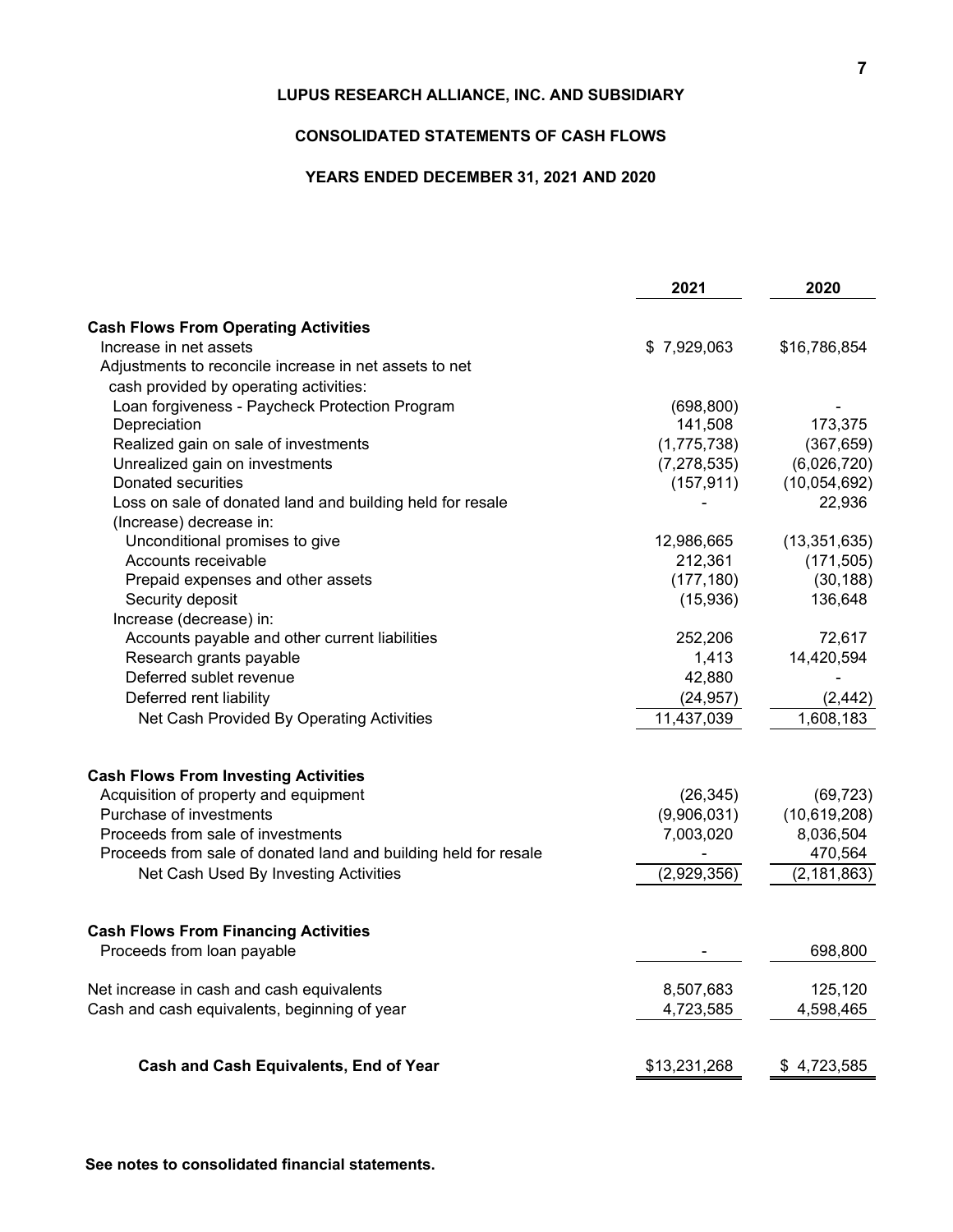### **NOTES TO CONSOLIDATED FINANCIAL STATEMENTS**

### **DECEMBER 31, 2021 AND 2020**

## **Note 1 - Organization**

Lupus Research Alliance, Inc. (the "Alliance") is a national voluntary 501(c)(3) health organization based in New York City. The Alliance is a Delaware nonprofit corporation. The mission of the Alliance is to find better treatments and ultimately prevent and cure systemic lupus erythematosus (SLE or lupus), a debilitating autoimmune disease, by supporting medical research. Lupus is a chronic autoimmune disease that causes inflammation and tissue damage to any organ system in the body. The health effects of lupus include heart attacks, strokes, seizures, organ failure, and possible death. More information can be found at lupusresearch.org. Since its founding, the Alliance has committed approximately \$228 million to fund lupus research projects. All supporting services are funded by contributions from the Board of Directors. One hundred percent (100%) of all other donations to the Alliance are available to support lupus research programs.

Lupus Therapeutics, LLC (the "LLC"), a single member limited liability company, was formed with the Alliance as its sole member. The LLC was formed to conduct clinical trial studies.

During the year ended December 31, 2021, the Alliance received approximately 17% of its contributions from one trust and during the year ended December 31, 2020, approximately 72% of its contributions from one foundation and one trust.

### **Note 2 - Summary of Significant Accounting Policies**

a - Principles of Consolidation

The consolidated financial statements include the accounts of the Alliance and its subsidiary, LLC. All significant intercompany transactions and accounts have been eliminated in consolidation.

b - Cash and Cash Equivalents

For purposes of the statement of cash flows, the Alliance considers all short-term investments to be cash equivalents, except for those short-term investments managed by the Alliance's investment managers as part of their long-term investment strategies.

At December 31, 2021 and 2020, included in cash and cash equivalents is approximately \$848,000 and \$846,000, respectively, being held in interest-bearing accounts.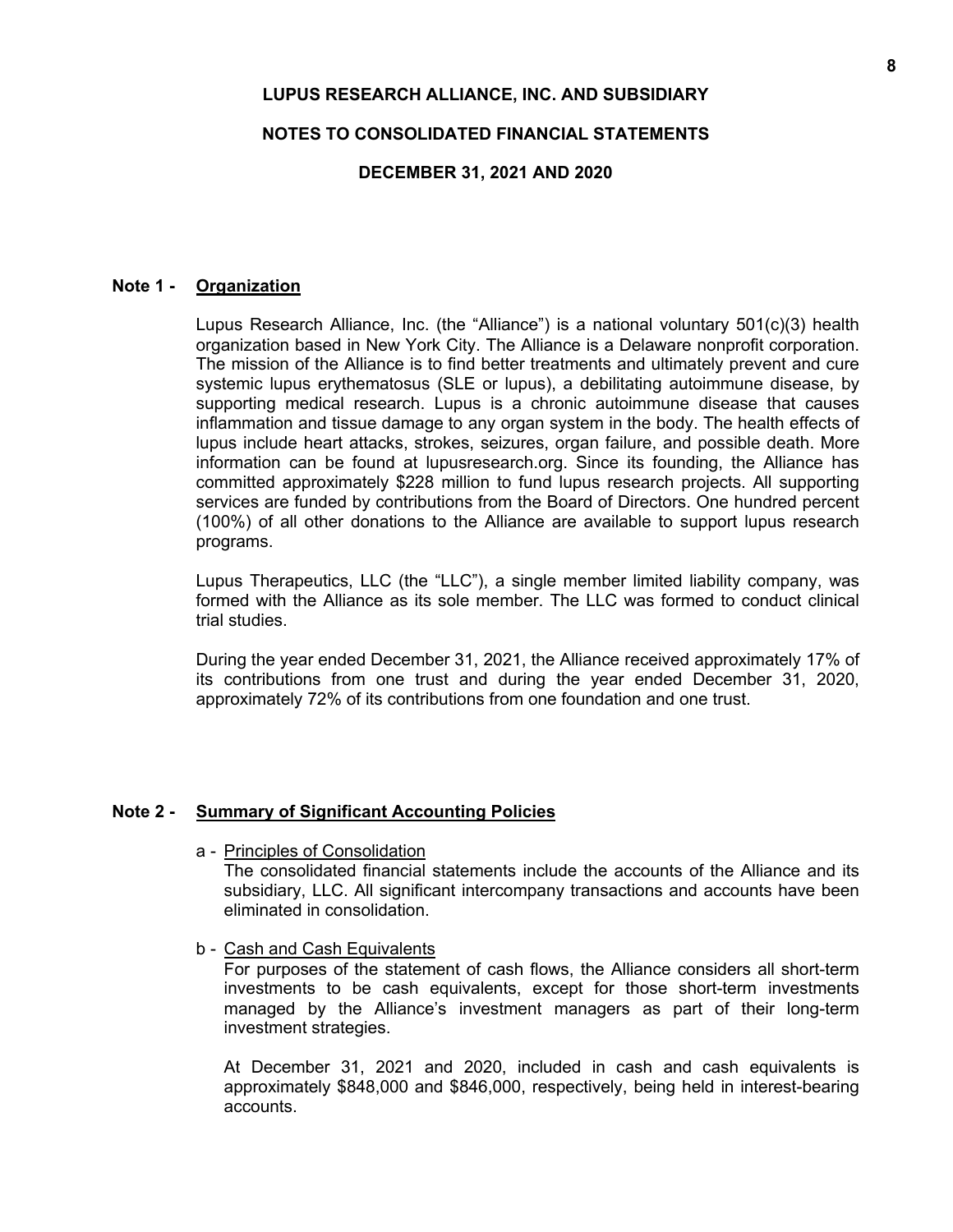### **NOTES TO CONSOLIDATED FINANCIAL STATEMENTS**

**DECEMBER 31, 2021 AND 2020**

### **Note 2 - Summary of Significant Accounting Policies (continued)**

### c - Investments

The Alliance reflects investments at fair value in the statement of financial position. Investment income including unrealized gains and losses on investments are reflected in the consolidated statement of activities as increases and decreases in net assets without donor restrictions unless their use is restricted by explicit donor stipulations or by law.

Alternative investments, which do not have readily determinable fair values, are reported based upon the underlying net asset value per share or its equivalent as a practical expedient. Net asset value per share is estimated at fair value by the fund manager or general partner in a manner consistent with accounting principles generally accepted in the United States for investment companies. The Alliance reviews and evaluates the values provided by the fund managers and general partners and agrees with the valuation methods and assumptions used in determining the net asset values of these investments. These estimated fair values may differ significantly from the values that would have been used had a ready market for these investments existed.

### d - Fair Value Measurements

Fair value is an estimate of the exit price, representing the amount that would be received to sell an asset or paid to transfer a liability in an orderly transaction between market participants (i.e., the exit price at the measurement date). Fair value measurements are not adjusted for transaction costs. Fair value hierarchy prioritizes inputs to valuation techniques used to measure fair value into three levels.

Unadjusted quoted prices in active markets for identical assets and liabilities are referred to as Level 1 inputs. Inputs other than quoted market prices that are observable, either directly or indirectly and reasonably available are referred to as Level 2 inputs. Observable inputs reflect the assumptions market participants would use in pricing the asset or liability and are developed based on market data obtained from sources independent of the Alliance. Unobservable inputs reflect the assumptions that the Alliance develops based on available information about what market participants would use in valuing the asset or liability and are referred to as Level 3 inputs.

An asset or liability's level within the fair value hierarchy is based on the lowest level of any input that is significant to the fair value measurement. Availability of observable inputs can vary and is affected by a variety of factors.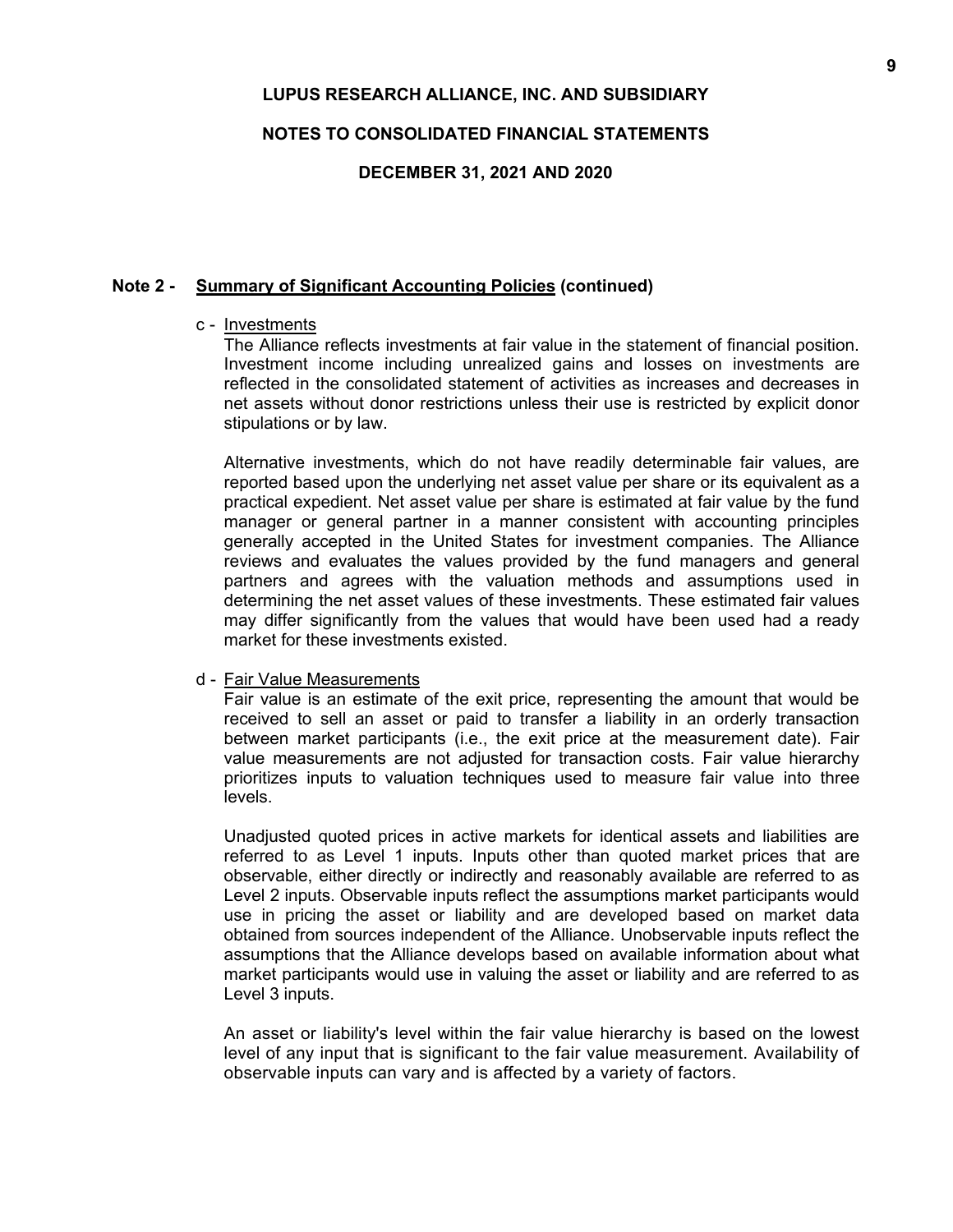# **NOTES TO CONSOLIDATED FINANCIAL STATEMENTS**

### **DECEMBER 31, 2021 AND 2020**

# **Note 2 - Summary of Significant Accounting Policies (continued)**

# e - Unconditional Promises to Give and Contributions

Contributions are recognized when the donor makes a promise to give to the Alliance, that is, in substance, unconditional. Conditional promises to give, that have a measurable performance or other barrier and a right of return, are not recognized until the conditions on which they depend have been met.

Contributions that are restricted by the donor are reported as increases in net assets without donor restrictions if the restrictions expire in the fiscal year in which the contributions are recognized. All other donor-restricted contributions are reported as increases in net assets with donor restrictions depending on the nature of the restrictions. When a restriction expires, net assets with donor restrictions are reclassified to net assets without donor restrictions. The Alliance uses the allowance method to determine uncollectible promises to give. Such allowance, when necessary, is based on prior years' experience and management's analysis of specific promises made.

### f - Property and Equipment

Property, equipment, and leasehold improvements are recorded at cost. Depreciation is provided on a straight-line basis over the estimated useful lives of the related assets.

g - Revenue Recognition

The Alliance provides consulting services to various pharmaceutical companies. These services are accounted for as exchange transactions and are recognized as revenue as the Alliance completes each milestone as defined by the contracts.

h - Financial Statement Presentation

The consolidated financial statements of the have been prepared in accordance with U.S. generally accepting accounting principles, which require the Alliance to report information regarding its financial position and activities according to the following net asset classifications:

### Net Assets Without Donor Restrictions

Net assets that are not subject to donor-imposed restrictions and may be expended for any purpose in performing the primary objectives of the Alliance. These net assets may be used at the discretion of the Alliance's management and the Board of Directors.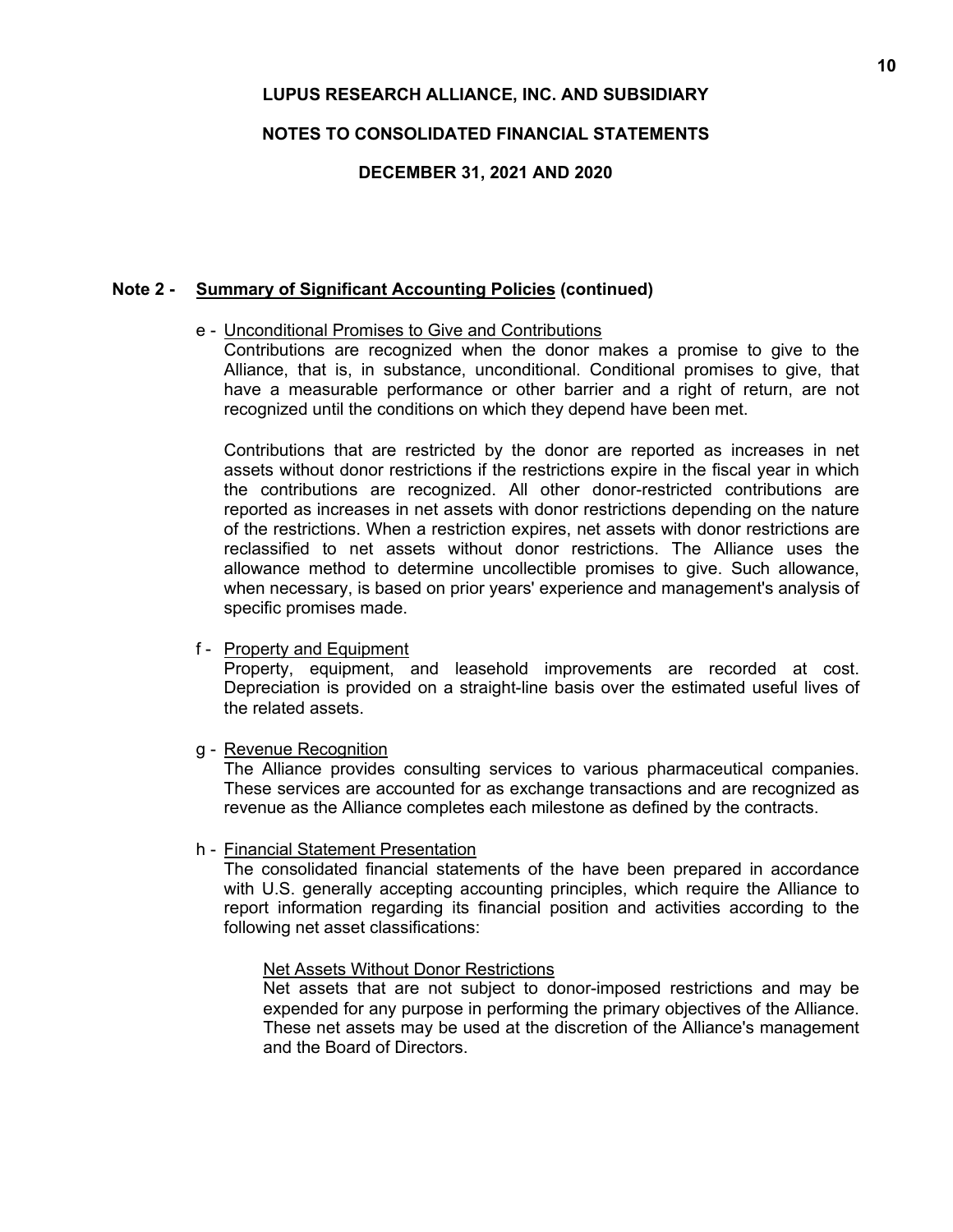# **NOTES TO CONSOLIDATED FINANCIAL STATEMENTS**

# **DECEMBER 31, 2021 AND 2020**

### **Note 2 - Summary of Significant Accounting Policies (continued)**

### h - Financial Statement Presentation (continued)

### Net Assets With Donor Restrictions

Net assets subject to stipulations imposed by donors and grantors. Some donor restrictions are temporary in nature; those restrictions will be met by actions of the Alliance or the passage of time. Other donor restrictions are perpetual in nature, whereby the donor has stipulated the funds be maintained in perpetuity.

### i - Grants Awarded

Unconditional grants awarded are recognized as expenses in the period the award is made. Grants payable later than one year from the end of a fiscal year are discounted to present value using a discount rate of 3%.

Conditional grants awarded are recognized as expenses in the period the condition is met.

### j - Deferred Rent Liability

The Alliance records rent expense associated with its office leases on a straight-line basis over the life of the leases (Note 12a). The difference between the straight-line amount and the amount actually paid during the year is recorded as a liability and an expense in the accompanying consolidated financial statements.

### k - Functional Allocation of Expenses

The cost of providing the various programs and supporting services has been summarized on a functional basis in the statement of activities. The Alliance's primary programming areas are categorized as Research, Scientific Programs and Public Policy. Accordingly, certain costs have been allocated among the programs and the supporting services benefited. Expenses are allocated directly to programs, where applicable, on a reasonable and consistent basis. A substantial portion of the Alliance's expenses are directly related to program activities. Certain other expenses are attributable to more than one program or supporting function and require allocation. The expenses that are allocated include salaries, payroll taxes and benefits, which are allocated on the basis of estimates of employee time and effort, while occupancy, telephone, insurance, licenses, equipment lease, and depreciation are allocated on overall salary percentages.

### l - Estimates

The preparation of consolidated financial statements in conformity with generally accepted accounting principles requires management to make estimates and assumptions that affect certain reported amounts and disclosures. Accordingly, actual results could differ from those estimates.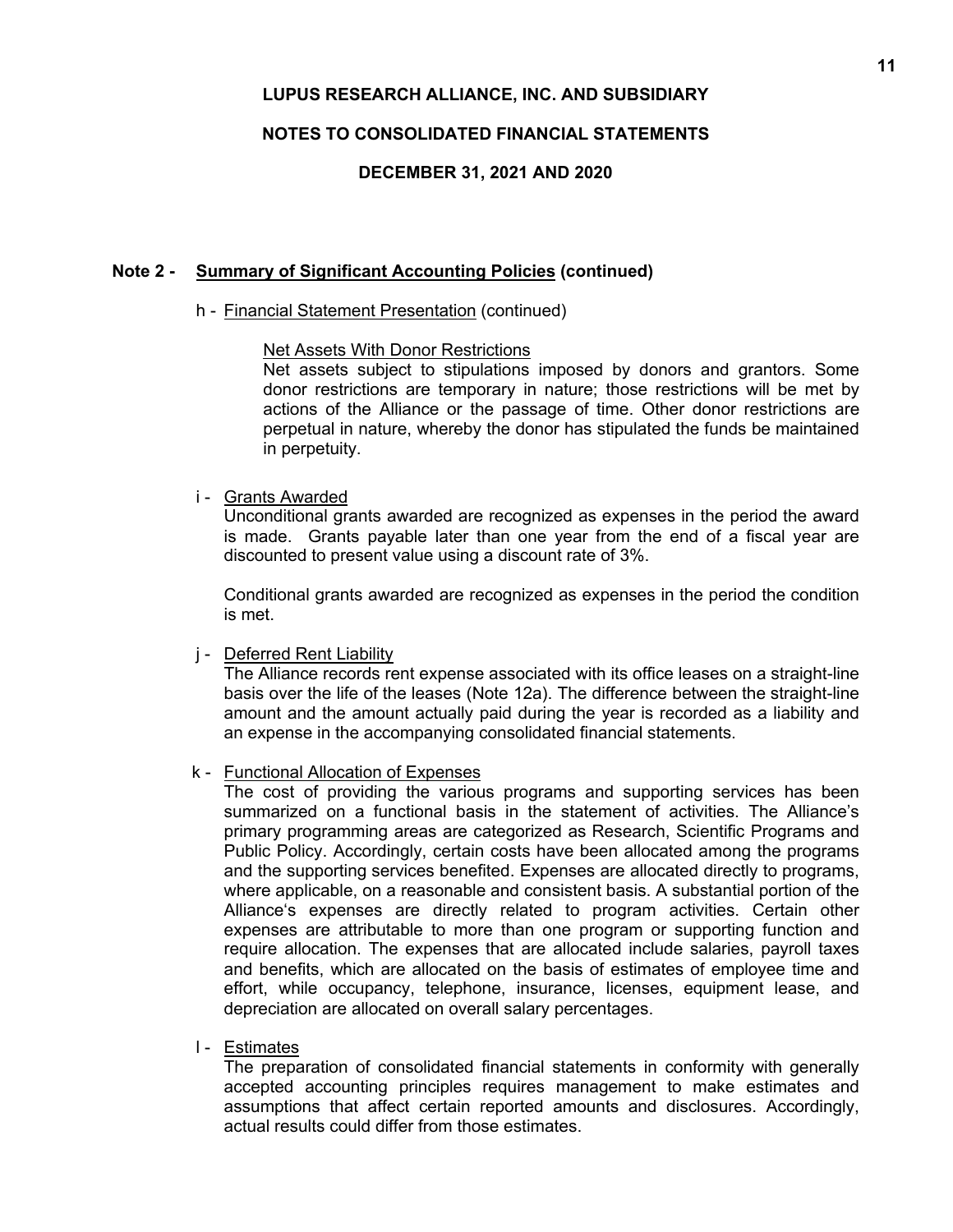# **NOTES TO CONSOLIDATED FINANCIAL STATEMENTS**

# **DECEMBER 31, 2021 AND 2020**

# **Note 2 - Summary of Significant Accounting Policies (continued)**

m - Tax Status

Lupus Research Alliance, Inc. is a not-for-profit corporation that is exempt from federal income taxes under Section 501(c)(3) of the Internal Revenue Code and has been designated as an organization which is not a private foundation.

n - Prior Year Information

For comparability purposes, certain 2020 amounts have been reclassified, where appropriate, to conform to the consolidated financial statement presentation used in 2021.

o - Subsequent Events

The Alliance has evaluated subsequent events through June 7, 2022, the date that the consolidated financial statements are considered available to be issued.

p - New Accounting Standard

In February 2016, the FASB issued ASU 2016-02, "*Leases (Topic 842)*". The core principles of ASU 2016-02 change the way organizations will account for their leases by recognizing lease assets and related liabilities on the statement of financial position for all leases with terms longer than 12 months and disclosing key information about leasing arrangements. ASU 2016-02 is effective for fiscal years beginning after December 15, 2021. The Alliance is currently evaluating the impact of ASU 2016-02 on its consolidated financial statements.

# **Note 3 - Information Regarding Liquidity and Availability**

The Alliance operates with a balanced budget for each fiscal year based on the revenue expected to be available to fund anticipated expenses. A substantial portion of annual revenue is comprised of contribution revenue raised during the current year. The Alliance considers general expenditures to consist of all expenses related to its ongoing program activities, and the expenses related to administrative and fundraising activities undertaken to support those services.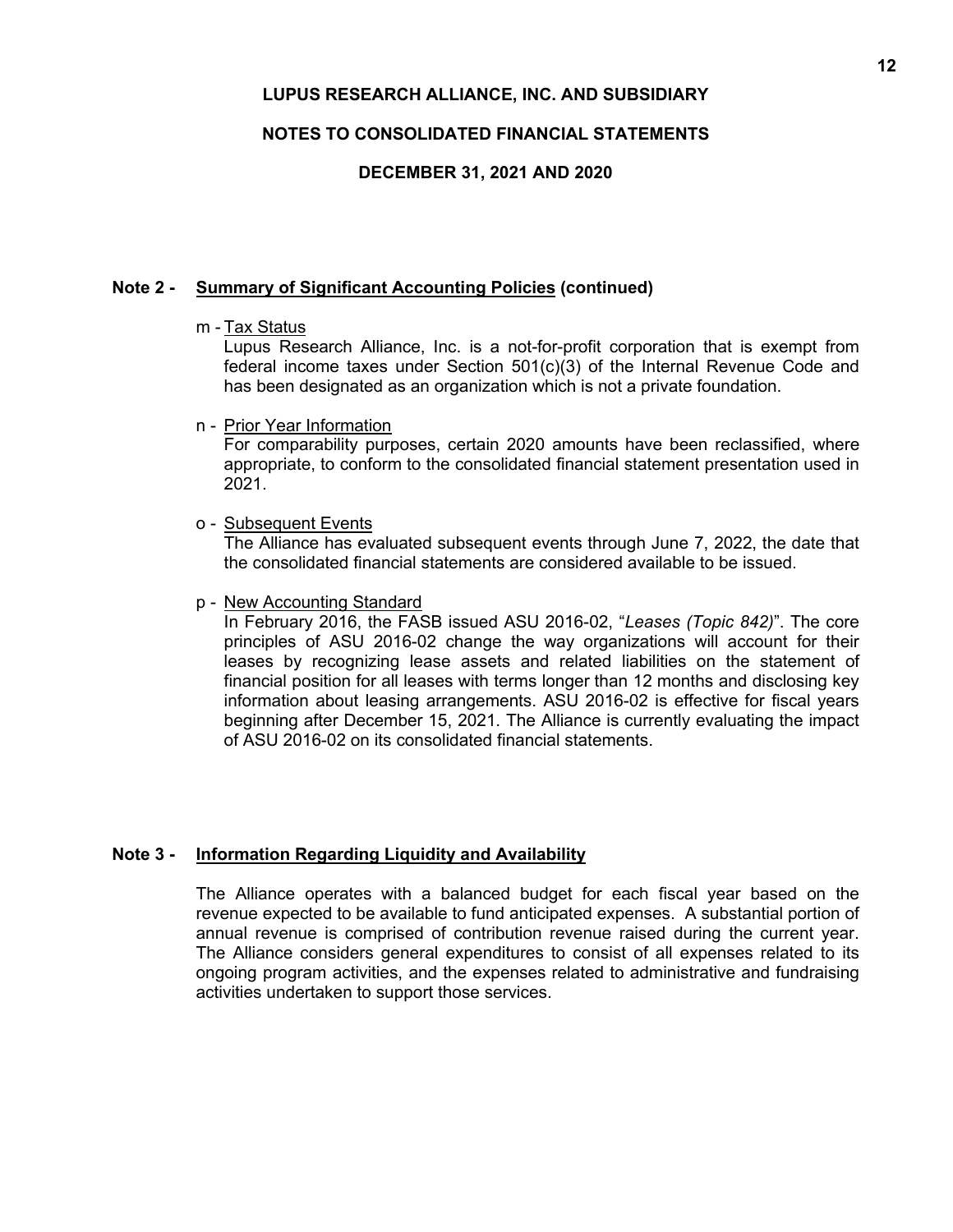### **NOTES TO CONSOLIDATED FINANCIAL STATEMENTS**

### **DECEMBER 31, 2021 AND 2020**

### **Note 3 - Information Regarding Liquidity and Availability (continued)**

The Alliance regularly monitors liquidity to meet its operating needs and other commitments and obligations, while seeking to maximize the investment of its available funds. Management prepares regular cash flow projections to determine liquidity needs and has a policy to maintain liquid financial assets on an ongoing basis sufficient to cover ninety days of general expenditures.

The Alliance's financial assets as of December 31, 2021 and 2020 that are available to meet cash needs for general expenditures within one year are summarized as follows:

|                                                                                                                                                                   | 2021                       | 2020                      |
|-------------------------------------------------------------------------------------------------------------------------------------------------------------------|----------------------------|---------------------------|
| Financial Assets at Year End:                                                                                                                                     |                            |                           |
| Cash and cash equivalents<br>Investments                                                                                                                          | \$13,231,268<br>93,265,350 | \$4,723,585<br>81,150,155 |
| Unconditional promises to give<br>Accounts receivable                                                                                                             | 2,944,619<br>332,914       | 15,931,284<br>545,275     |
| <b>Total Financial Assets</b>                                                                                                                                     | 109,774,151                | 102,350,299               |
| Less: Amounts not Available to be Used within One Year:<br>Net assets with donor restrictions, subject to expenditure<br>for specific purposes or passage of time | (10, 549, 998)             | (16,509,117)              |
| Plus: Net assets with donor restrictions expected to be<br>met within one year                                                                                    | 8,990,736                  | 8,115,054                 |
| Net assets restricted by Board, subject to spending policy<br>and appropriation                                                                                   | (61, 314, 781)             | (56, 586, 681)            |
| Plus: Amount appropriated in the budget for use within<br>one year                                                                                                | 3,659,722                  | 3,111,233                 |
| <b>Financial Assets Available to Meet General Expenditures</b><br>within One Year                                                                                 | \$50,559,830               | \$40.480.788              |

In addition to these financial assets available within one year at December 31, 2021, the Alliance has board designated endowment funds not appropriated for use within one year of approximately \$57,655,000, which are invested for long-term appreciation and current income. However, these funds could be made available at any time to meet cash needs for general expenditures at the discretion of the Board.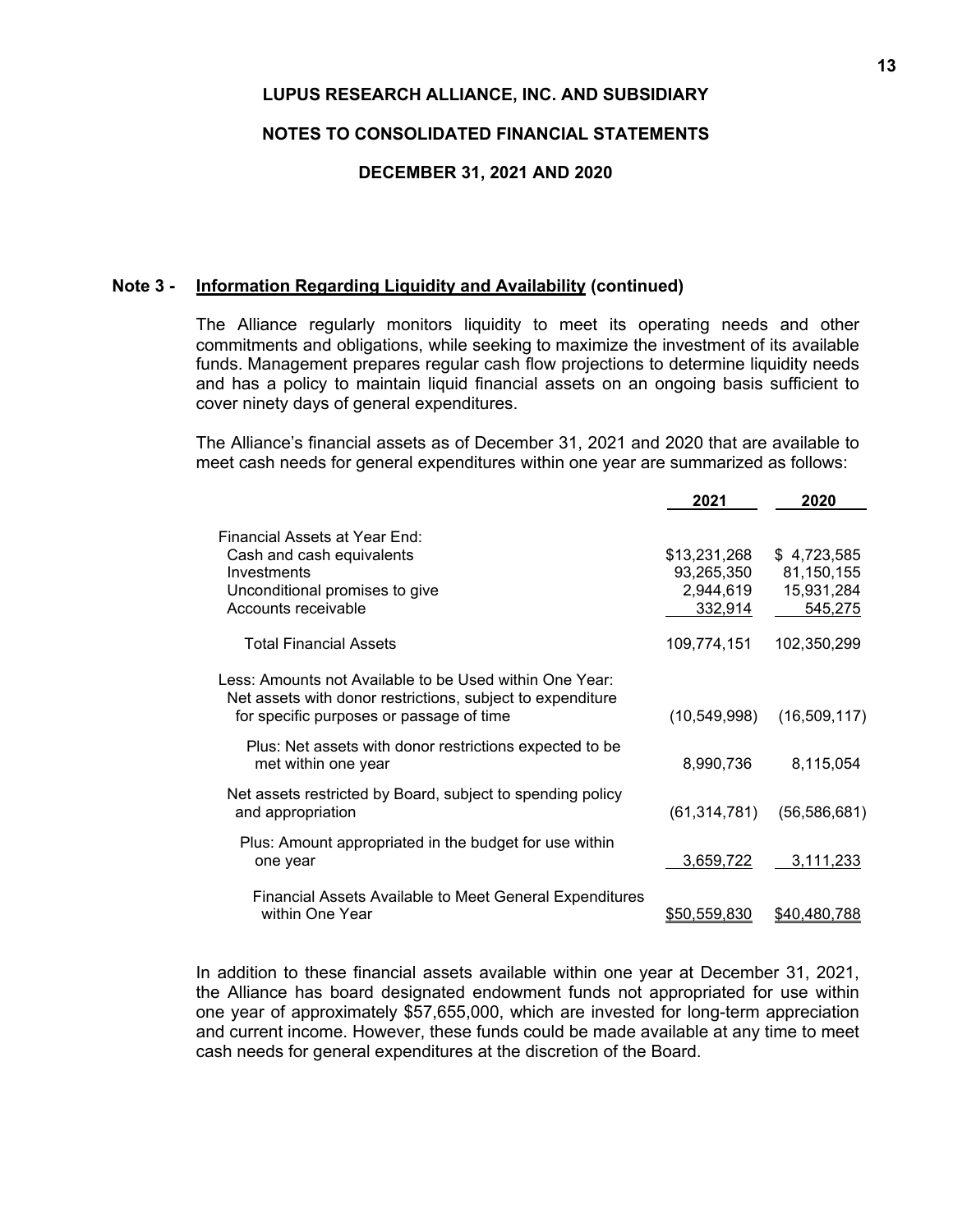## **NOTES TO CONSOLIDATED FINANCIAL STATEMENTS**

### **DECEMBER 31, 2021 AND 2020**

# **Note 4 - Net Assets**

a - Net Assets Without Donor Restrictions Net assets without donor restrictions at December 31, 2021 and 2020 consist of the following:

|                                                        | 2021                        | 2020                                |
|--------------------------------------------------------|-----------------------------|-------------------------------------|
| Board designated endowment<br>Accumulated net spending | \$61,314,781<br>(2,378,661) | \$56,586,681<br><u>(11,538,743)</u> |
| Total Net Assets Without Donor Restrictions            | \$58,936,120                | \$45,047,938                        |

The Board of Directors established a board designated endowment for lupus research (Note 7). Investment return, net of spending policy withdrawals, are added to the board designated endowment.

The accumulated net spending represents the net spending on research and operations since inception.

#### b - Net Assets With Donor Restrictions

Net assets with donor restrictions at December 31, 2021 and 2020 are restricted for the following future programs and periods:

|                                          | 2021                | 2020         |
|------------------------------------------|---------------------|--------------|
| Grants                                   | \$6,144,270         | \$12,505,555 |
| Future periods                           | 1,146,615           | 97,655       |
| Change project                           | 1,000,000           |              |
| Lupus nexus                              | 896,240             | 2,055,390    |
| <b>Meetings and Evaluations</b>          | 545,000             | 520,000      |
| Rally for Lupus                          | 371,548             | 571,548      |
| Patient advocacy fund                    | 217,807             | 223,438      |
| Multi-cultural outreach                  | 142,596             | 123,459      |
| Gala                                     | 50,000              | 10,500       |
| Unraveling lupus complexity              | 24,350              | 50,000       |
| Lupus index                              | 11,572              | 136,572      |
| Walk sponsorship                         |                     | 175,000      |
| Clinical trials outreach                 |                     | 20,000       |
| Patient advocates for lupus              |                     | 20,000       |
| Total Net Assets With Donor Restrictions | <u>\$10,549,998</u> | \$16,509,117 |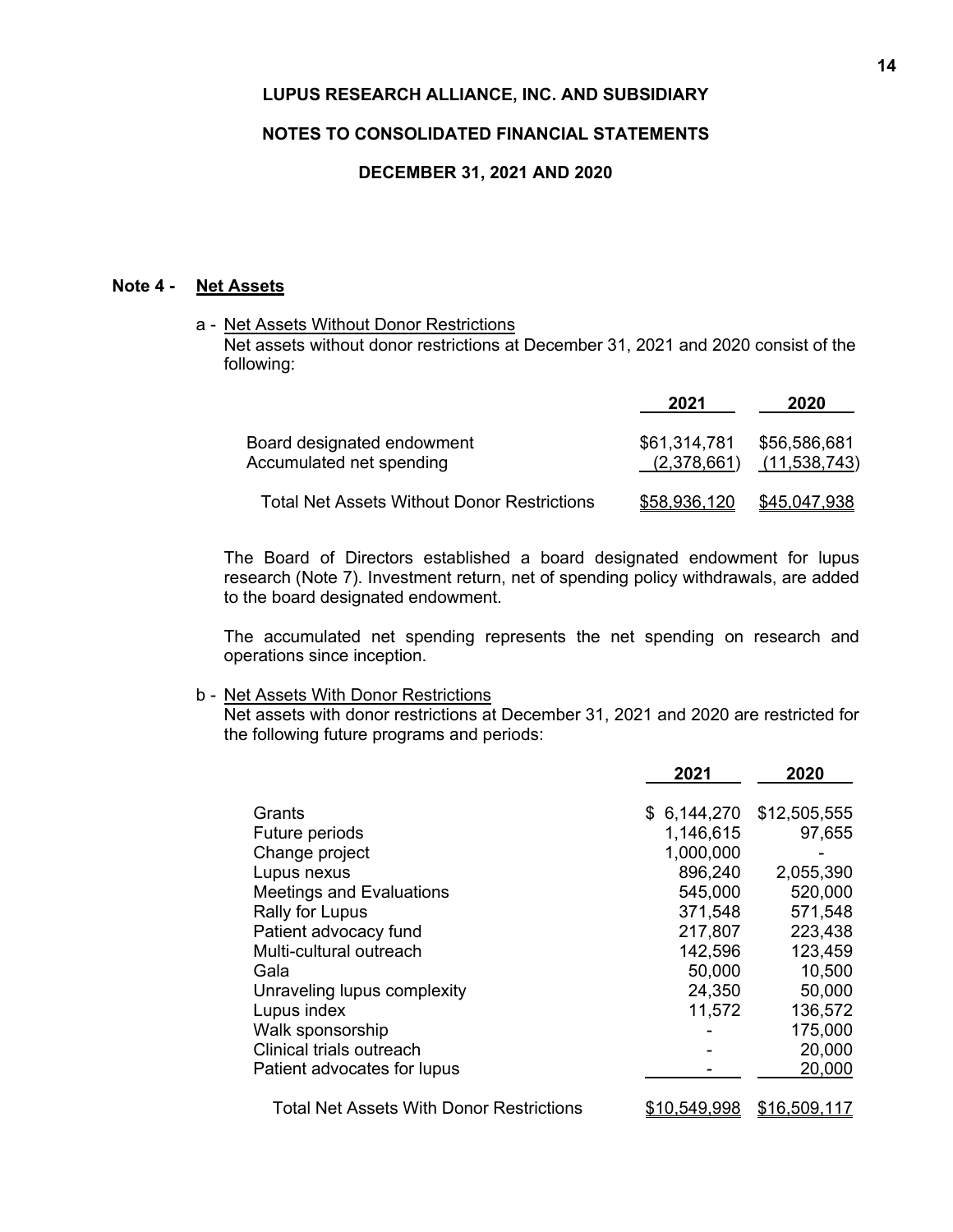### **NOTES TO CONSOLIDATED FINANCIAL STATEMENTS**

### **DECEMBER 31, 2021 AND 2020**

## **Note 5 - Concentration of Credit Risk**

The Alliance maintains its cash balances in a number of financial institutions. The balances are insured by the Federal Deposit Insurance Corporation up to \$250,000 at December 31, 2021. At times throughout the year, the balances may exceed these limits.

### **Note 6 - Investments**

Investments consist of the following at December 31, 2021 and 2020.

|                                 |              | 2021          | 2020         |               |  |
|---------------------------------|--------------|---------------|--------------|---------------|--|
|                                 | Cost         | Fair<br>Value | Cost         | Fair<br>Value |  |
| <b>Common Stock:</b>            |              |               |              |               |  |
| Domestic                        | \$31,913,038 | \$61,035,748  | \$31,056,898 | \$54,022,953  |  |
| Foreign                         | 2,578,236    | 3,300,655     | 2,544,219    | 3,129,872     |  |
| <b>Mutual Funds:</b>            |              |               |              |               |  |
| Domestic equities               | 2,933,639    | 5,093,335     | 2,838,615    | 4,252,940     |  |
| Foreign equities                | 1,790,473    | 2,050,862     | 1,825,559    | 2,504,153     |  |
| Domestic fixed income           | 5,367,143    | 5,382,553     | 2,765,931    | 2,793,531     |  |
| Foreign fixed income            | 1,063,959    | 986,429       | 1,031,302    | 1,005,474     |  |
| Real assets                     | 2,796,458    | 4,050,263     | 2,693,384    | 2,970,410     |  |
| Fixed Income:                   |              |               |              |               |  |
| Corporate bonds                 | 4,565,767    | 4,558,523     | 4,702,508    | 4,860,010     |  |
| Government obligations          | 4,064,716    | 4,010,119     | 3,172,490    | 3,250,115     |  |
| Mortgage backed securities      | 395,416      | 385,564       | 184,019      | 184,378       |  |
| Cash and short-term investments | 1,385,567    | 1,385,567     | 1,467,775    | 1,467,775     |  |
| Alternative Investments:        |              |               |              |               |  |
| Capital appreciation            | 967,585      | 1,025,732     | 702,637      | 708,544       |  |
|                                 | \$59,821,997 | \$93,265,350  | \$54,985,337 | \$81,150,155  |  |

At December 31, 2021 and 2020, approximately 44% and 47%, respectively, of total investments was invested in one Fortune 500 company.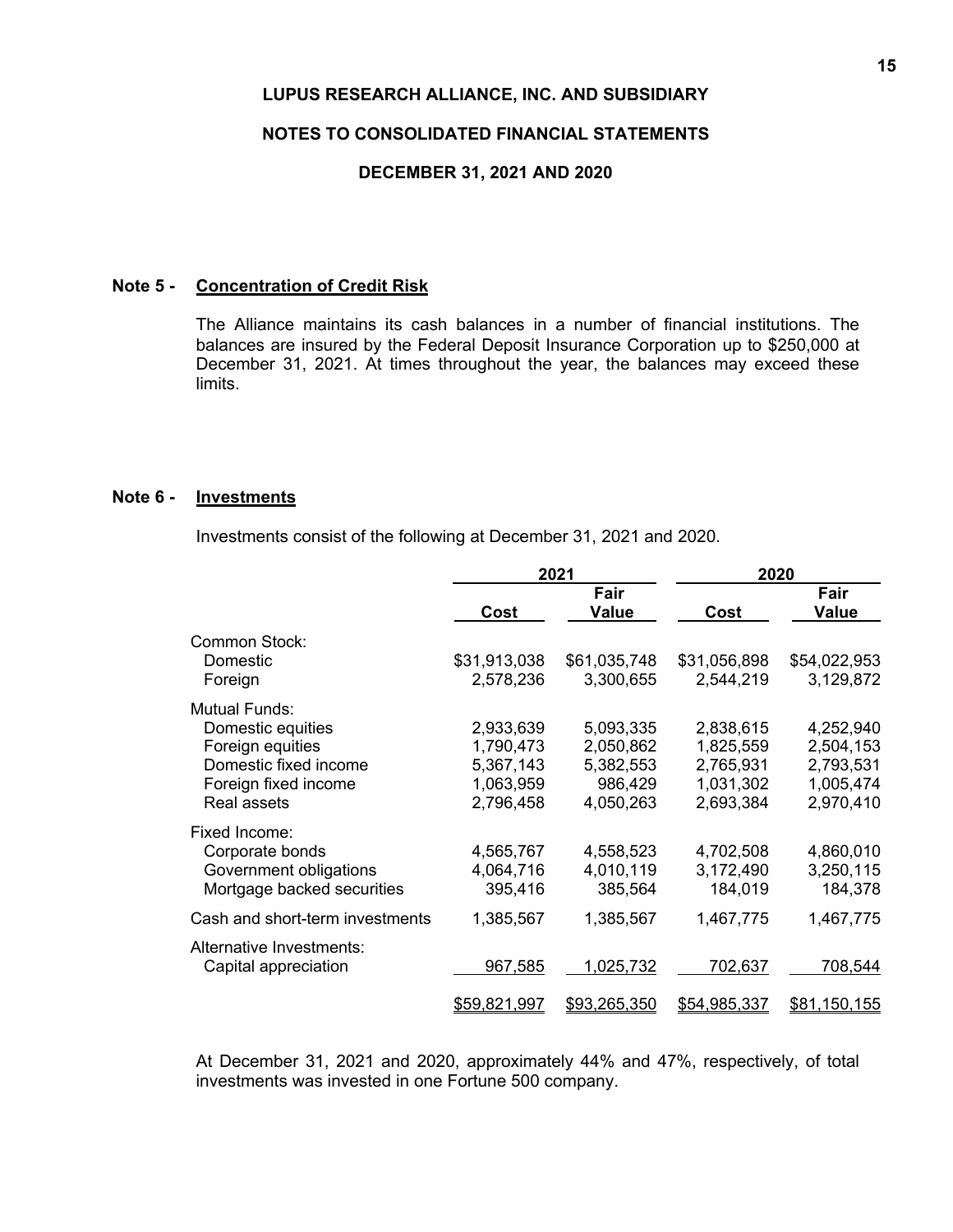### **NOTES TO CONSOLIDATED FINANCIAL STATEMENTS**

# **DECEMBER 31, 2021 AND 2020**

# **Note 6 - Investments (continued)**

The following summarizes the fair value of the investments that are measured on a recurring basis at December 31, 2021 and 2020.

|                                 | 2021         |              | 2020                |              |  |
|---------------------------------|--------------|--------------|---------------------|--------------|--|
|                                 | Total        | Level 1      | Total               | Level 1      |  |
| Common stock:                   |              |              |                     |              |  |
| Domestic                        | \$61,035,748 | \$61,035,748 | \$54,022,953        | \$54,022,953 |  |
| Foreign                         | 3,300,655    | 3,300,655    | 3,129,872           | 3,129,872    |  |
| Mutual Funds:                   |              |              |                     |              |  |
| Domestic equities               | 5,093,335    | 5,093,335    | 4,252,940           | 4,252,940    |  |
| Foreign equities                | 2,050,862    | 2,050,862    | 2,504,153           | 2,504,153    |  |
| Domestic fixed income           | 5,382,553    | 5,382,553    | 2,793,531           | 2,793,531    |  |
| Foreign fixed income            | 986,429      | 986,429      | 1,005,474           | 1,005,474    |  |
| Real assets                     | 4,050,263    | 4,050,263    | 2,970,410           | 2,970,410    |  |
| Fixed income:                   |              |              |                     |              |  |
| Corporate bonds                 | 4,558,523    | 4,558,523    | 4,860,010           | 4,860,010    |  |
| Government obligations          | 4,010,119    | 4,010,119    | 3,250,115           | 3,250,115    |  |
| Mortgage backed securities      | 385,564      | 385,564      | 184,378             | 184,378      |  |
| Cash and short-term investments | 1,385,567    | 1,385,567    | 1,467,775           | 1,467,775    |  |
| Total Assets in Fair Value      |              |              |                     |              |  |
| Hierarchy                       | 92,239,618   | \$92,239,618 | 80,441,611          | \$80,441,611 |  |
| Investments measured at net     |              |              |                     |              |  |
| asset value                     | 1,025,732    |              | 708,544             |              |  |
|                                 | \$93,265,350 |              | <u>\$81,150,155</u> |              |  |
|                                 |              |              |                     |              |  |

Net investment income for the years ended December 31, 2021 and 2020 is summarized as follows:

|                                                                                                  | 2021                                              |                                                       |                                                     |  |  |  |
|--------------------------------------------------------------------------------------------------|---------------------------------------------------|-------------------------------------------------------|-----------------------------------------------------|--|--|--|
|                                                                                                  | <b>Without Donor Restrictions</b>                 |                                                       |                                                     |  |  |  |
|                                                                                                  | Operating                                         | <b>Board</b><br><b>Designated</b><br><b>Endowment</b> | Total                                               |  |  |  |
| Interest and dividends<br>Realized gain on sale of investments<br>Unrealized gain on investments | 492,533<br>S<br>491,772<br>1,993,632<br>2,977,937 | \$1,411,617<br>1,283,966<br>5,284,903<br>7,980,486    | \$1,904,150<br>1,775,738<br>7,278,535<br>10,958,423 |  |  |  |
| Less: Investment fees                                                                            | (53,779)                                          | (141,153)                                             | (194,932)                                           |  |  |  |
| Net Investment Income                                                                            | \$2,924,158                                       | \$7,839,333                                           | \$10,763,491                                        |  |  |  |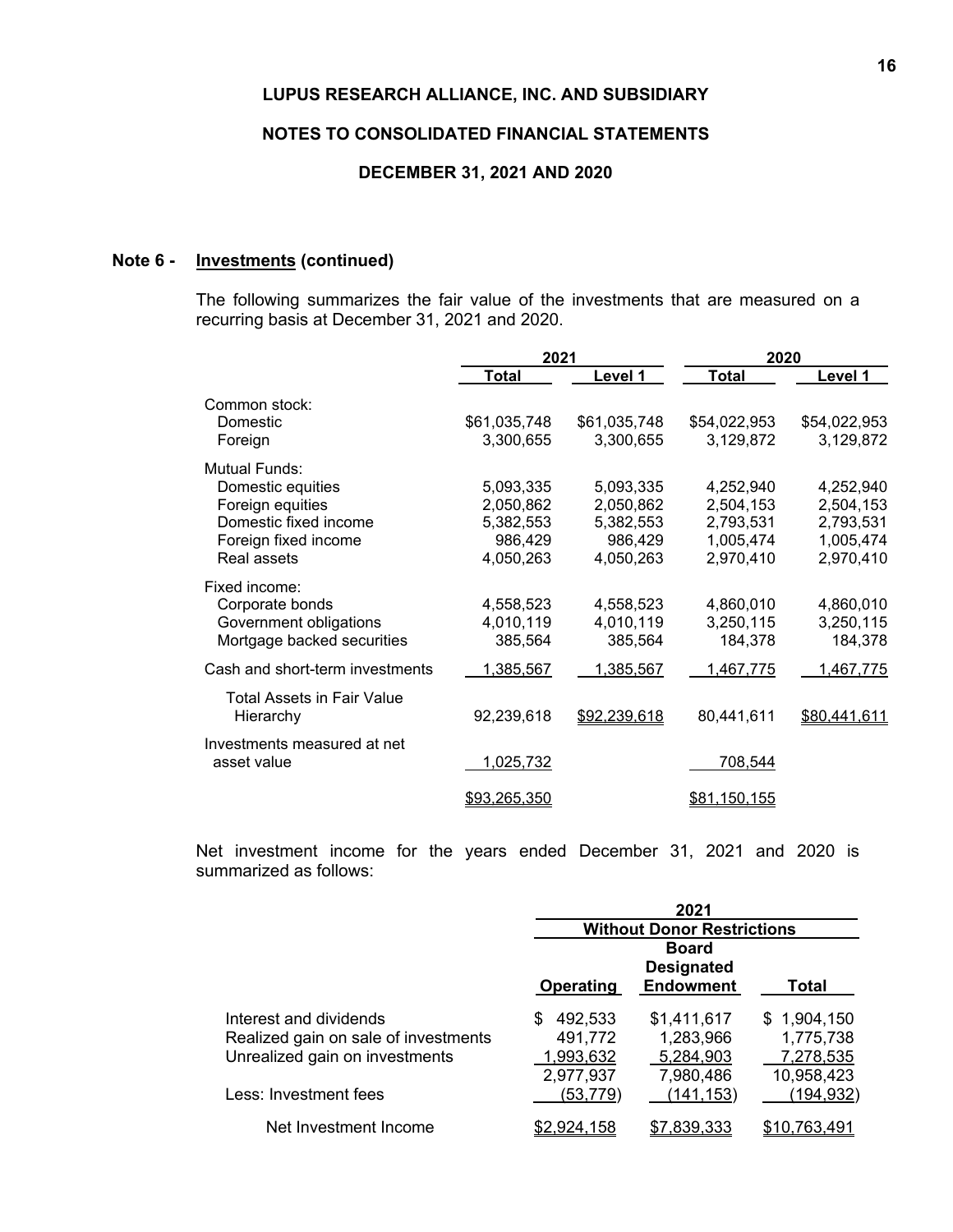### **NOTES TO CONSOLIDATED FINANCIAL STATEMENTS**

### **DECEMBER 31, 2021 AND 2020**

### **Note 6 - Investments (continued)**

|                                      | 2020                |                                   |                      |                  |  |  |
|--------------------------------------|---------------------|-----------------------------------|----------------------|------------------|--|--|
|                                      |                     | <b>Without</b><br>Donor           | With<br><b>Donor</b> |                  |  |  |
|                                      | <b>Restrictions</b> |                                   | <b>Restrictions</b>  |                  |  |  |
|                                      |                     | <b>Board</b><br><b>Designated</b> |                      |                  |  |  |
|                                      | <b>Operating</b>    | <b>Endowment</b>                  | Operating            | Total            |  |  |
| Interest and dividends               | 302,935<br>S        | \$1,287,066                       | \$4,270              | \$1,594,271      |  |  |
| Realized gain on sale of investments | 64,895              | 302,764                           |                      | 367,659          |  |  |
| Unrealized gain on investments       | ,253,737            | 4,772,983                         |                      | 6,026,720        |  |  |
|                                      | 1,621,567           | 6,362,813                         | 4,270                | 7,988,650        |  |  |
| Less: Investment fees                | (25, 430)           | 136, 105                          |                      | <u> 161,535)</u> |  |  |
| Net Investment Income                | \$1,596,137         | \$6,226,708                       |                      | \$7,827,115      |  |  |

The alternative investments included in the Alliance's investment portfolio at December 31, 2021 and 2020 are redeemable based on the following terms and conditions:

|                               | 2021                  | 2020 |
|-------------------------------|-----------------------|------|
| At the end of ten years' term | \$1,025,732 \$708,544 |      |

The following are descriptions of the investment strategies of the alternative investments:

### *Capital Appreciation*

Invests in long/short equity, event driven/distressed credit, asset-backed securities, global macro, relative value and portfolios of controlling private equity investments in companies in the United States and Canada.

# **Note 7 - Endowment Funds**

The Alliance's endowment consists of a board designated endowment which was established to fund research projects and consists solely of funds designated by the Board of Directors to function as an endowment. As required by generally accepted accounting principles, net assets associated with endowment funds, including funds designated by the Board of Directors to function as endowments, are classified and reported based on the existence or absence of donor-imposed restrictions.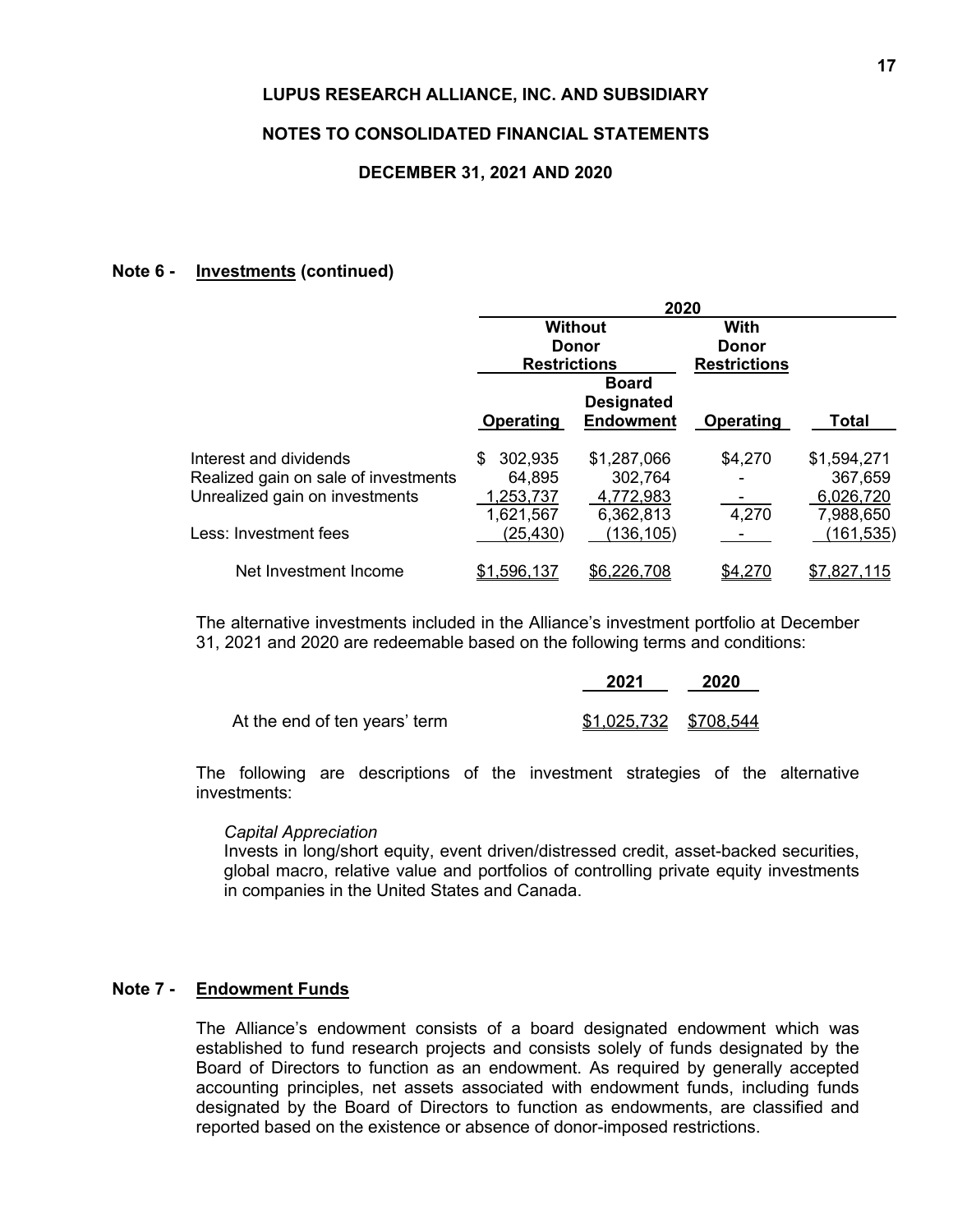### **NOTES TO CONSOLIDATED FINANCIAL STATEMENTS**

### **DECEMBER 31, 2021 AND 2020**

### **Note 7 - Endowment Funds (continued)**

Changes in the Alliance's board designated endowment funds for the years ended December 31, 2021 and 2020 are summarized as follows:

|                                                                                                                                               | 2021                                              | 2020                                              |
|-----------------------------------------------------------------------------------------------------------------------------------------------|---------------------------------------------------|---------------------------------------------------|
| Endowment funds, beginning of year                                                                                                            | \$56,586,681                                      | \$51,813,700                                      |
| <b>Investment Return:</b><br>Interest and dividends<br>Net realized and unrealized gains<br>Investment fees<br><b>Total Investment Return</b> | 1,411,617<br>6,568,869<br>(141, 153)<br>7,839,333 | 1,287,066<br>5,075,747<br>(136, 105)<br>6,226,708 |
| Spending policy withdrawals                                                                                                                   | (3, 111, 233)                                     | <u>(1,453,727)</u>                                |
| Endowment Funds, End of Year                                                                                                                  | \$61,314,781                                      | \$56,586,681                                      |

The Board of Directors has established a spending policy of up to 5% per year of the three-year moving average of the market value of the portfolio to support research projects. Additional funds may be used for special research projects at the Board's discretion.

The Alliance has adopted an investment policy. To satisfy long-term rate-of-return objectives, the investment policy relies on a total return strategy in which investment returns are achieved through asset appreciation (realized and unrealized) and current yield (interest and dividends). The policy targets a diversified asset allocation that places a greater emphasis on equity-based investments to achieve its long-term return objectives. The asset allocation includes equities, mutual funds, cash, real estate investment trusts, short-term investments and alternative investments.

### **Note 8 - Unconditional Promises to Give**

Unconditional promises to give at December 31, 2021 and 2020 are due as follows:

|                                 |                                                | 2021                                               |                        |
|---------------------------------|------------------------------------------------|----------------------------------------------------|------------------------|
|                                 | <b>Without</b><br>Donor<br><b>Restrictions</b> | <b>With</b><br><b>Donor</b><br><b>Restrictions</b> | <b>Total</b>           |
| Due in less than one year       | \$1,377,491                                    | \$301,110                                          | \$1,678,601            |
| Due in one to six years         | 214,284<br>1,591,775                           | 1,164,285<br>1,465,395                             | 1,378,569<br>3,057,170 |
| Less: Discount to present value |                                                | (112, 551)                                         | (112, 551)             |
|                                 | \$1.591.775                                    | \$1,352,844                                        | \$2,944,619            |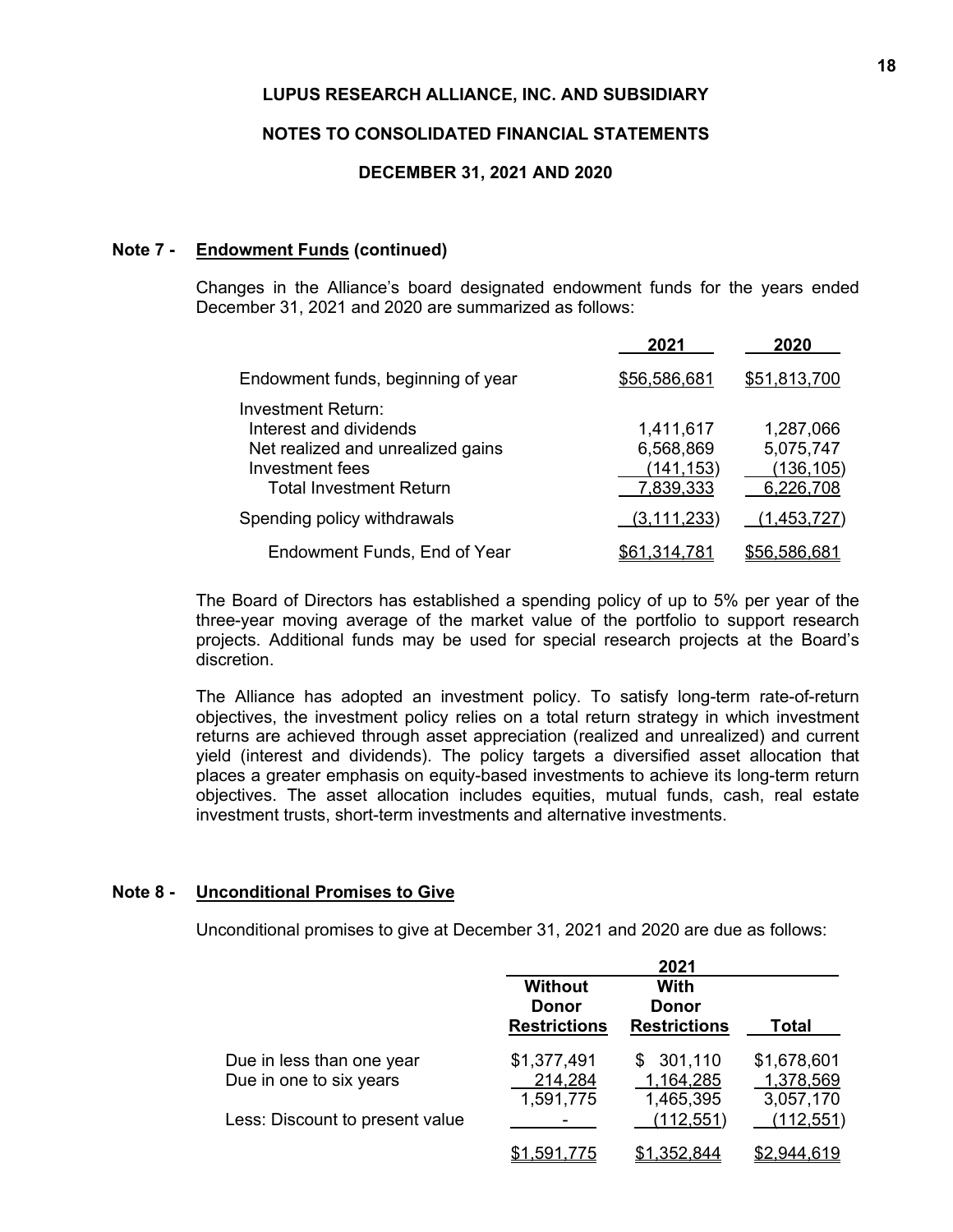# **NOTES TO CONSOLIDATED FINANCIAL STATEMENTS**

### **DECEMBER 31, 2021 AND 2020**

### **Note 8 - Unconditional Promises to Give (continued)**

|                                 |                                | 2020                |              |
|---------------------------------|--------------------------------|---------------------|--------------|
|                                 | <b>Without</b><br><b>Donor</b> | With<br>Donor       |              |
|                                 | <b>Restrictions</b>            | <b>Restrictions</b> | Total        |
| Due in less than one year       | \$308,942                      | \$7,901,428         | \$8,210,370  |
| Due in one to five years        | 285,713                        | 7,935,714           | 8,221,427    |
|                                 | 594,655                        | 15,837,142          | 16,431,797   |
| Less: Discount to present value |                                | (500, 513)          | (500, 513)   |
|                                 | 555.04                         | \$15,336,629        | \$15,931,284 |

Uncollectible promises are expected to be insignificant. Unconditional promises to give due after one year are discounted to net present value using the discount rate of 3%.

At December 31, 2021, approximately 68% of unconditional promises to give were from two donors. At December 31, 2020, approximately 91% of unconditional promises to give were from one donor.

# **Note 9 - Property and Equipment**

Property and equipment at December 31, 2021 and 2020 consist of the following:

|                                   | Life          | 2021          | 2020          |
|-----------------------------------|---------------|---------------|---------------|
| Furniture, fixtures and equipment | 3-5 years     | 344,718<br>\$ | 342,154<br>S. |
| Computer equipment                | 3-5 years     | 341,851       | 355,518       |
| Leasehold improvements            | Life of lease | 424,912       | 424,912       |
|                                   |               | 1,111,481     | 1,122,584     |
| Less: Accumulated depreciation    |               | (835, 817)    | (731, 757)    |
|                                   |               | 275,664       | 390,827       |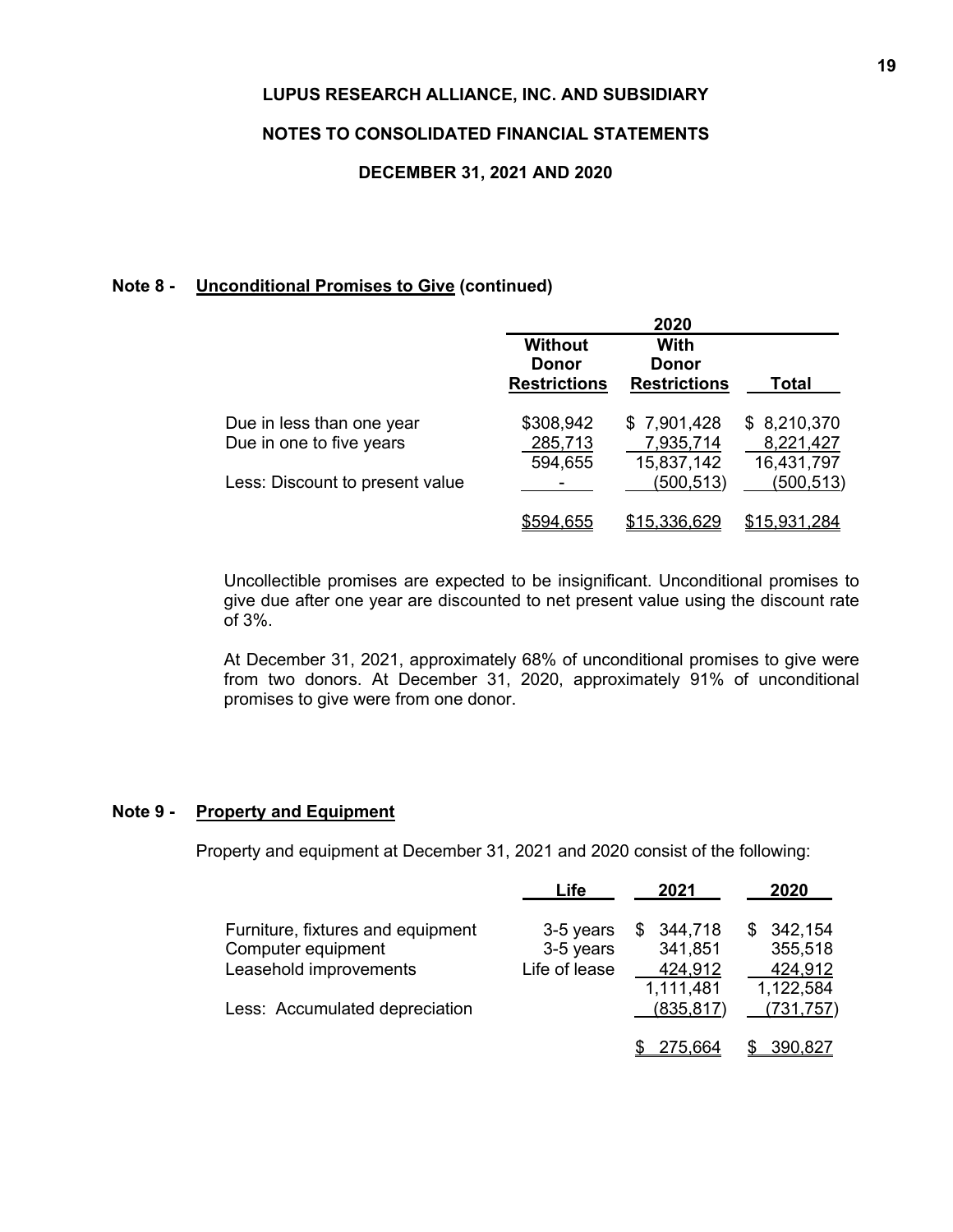### **NOTES TO CONSOLIDATED FINANCIAL STATEMENTS**

### **DECEMBER 31, 2021 AND 2020**

### **Note 10 - Loan Payable**

In April 2020, the Alliance received a \$698,800 Paycheck Protection Program (PPP) loan with an interest rate of 1.00% and a maturity of 2 years. The loan and any accrued interest can be forgiven in its entirety if the loan proceeds are applied towards applicable payroll and occupancy costs, as defined by the Coronavirus Aid, Relief and Economic Security Act. The loan was forgiven on June 9, 2021, and accordingly, it was recognized as contribution income during the year ended December 31, 2021.

### **Note 11 - Grants Payable**

Grants payable at December 31, 2021 and 2020 are due as follows:

|                                 | 2021                | 2020         |
|---------------------------------|---------------------|--------------|
| Due within one year             | \$26,703,086        | \$29,288,931 |
| Due within one to three years   | 13,512,364          | 11,316,278   |
|                                 | 40,215,450          | 40,605,209   |
| Less: Discount to present value | (370.941)           | (762, 113)   |
|                                 | <u>\$39,844,509</u> | \$39,843,096 |

Research grants payable for periods due after one year are discounted to net present value using a discount rate of 3%.

During 2021, three grants totaling \$3,613,650 that were awarded in prior years were cancelled by the Alliance due to the grantees' breach of their grant agreements. During 2020, one grant totaling \$219,700 that was awarded in prior year was cancelled by the Alliance due to the grantee relinquishing the grant.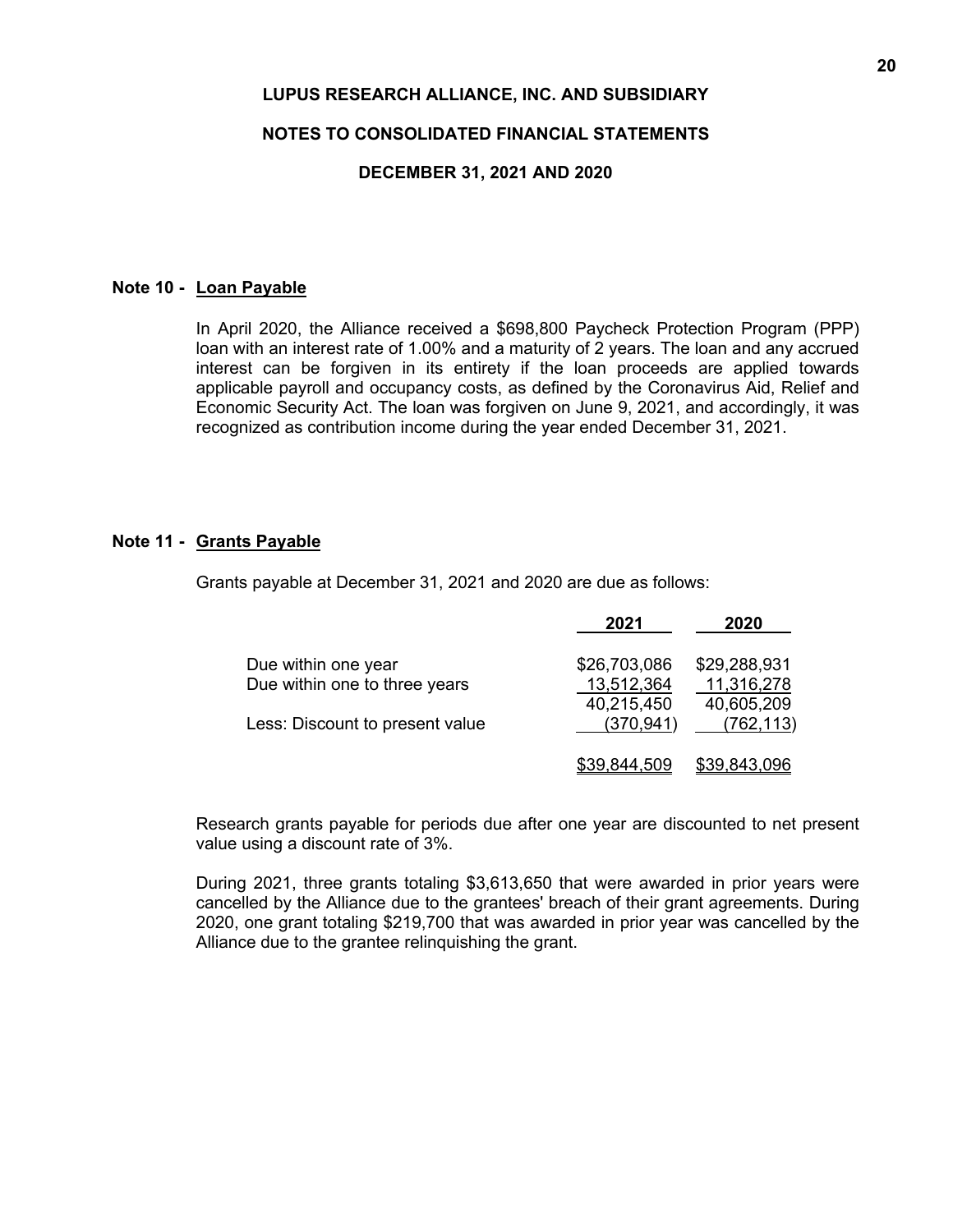### **NOTES TO CONSOLIDATED FINANCIAL STATEMENTS**

### **DECEMBER 31, 2021 AND 2020**

### **Note 12 - Commitments**

a - The Alliance leases office space in New York, NY for its main office and in Arlington, VA for its branch office. In January 2022, the Alliance leased a new smaller space for its main office and sublet its original office space to a third party. The leases for both New York offices and the Virginia office provide for minimum annual payments as follows:

### **Year Ending December 31,**

| 2022                               | \$1,232,474 |
|------------------------------------|-------------|
| 2023                               | 1,171,225   |
| 2024                               | 1,197,126   |
| 2025                               | 1,207,924   |
| 2026                               | 1,058,778   |
| Thereafter, through April 30, 2027 | 355,534     |

Rent expense for the years ended December 31, 2021 and 2020 was \$1,114,940 and \$1,083,671, respectively.

b - The Alliance's sublet agreements for its office space in New York and Virginia provide for minimum annual payments as follows:

| <b>Year Ending December 31,</b>      |           |
|--------------------------------------|-----------|
| 2022                                 | \$623,320 |
| 2023                                 | 519,395   |
| 2024                                 | 519,395   |
| 2025                                 | 519,395   |
| 2026                                 | 519,395   |
| Thereafter, through October 31, 2022 | 173,132   |

Sublet income for the years ended December 31, 2021 and 2020 was \$121,620 and \$20,199, respectively.

c - The Alliance has commitments of approximately \$2,867,000 for consulting services through December 31, 2025.

### **Note 13 - Employee Benefit Plan - Defined Contribution Plan**

The Alliance maintains a defined contribution retirement plan (the "Plan"). The Alliance contributes up to 4% of each employee's eligible compensation and at the Alliance's discretion, makes an additional contribution between 4% and 7% the employee's eligible compensation depending on years of service. The contributions are subject to limitations as stated in relevant provisions of the Internal Revenue Code. Total contributions to the plan for the years ended December 31, 2021 and 2020 was \$363,642 and \$350,691, respectively.